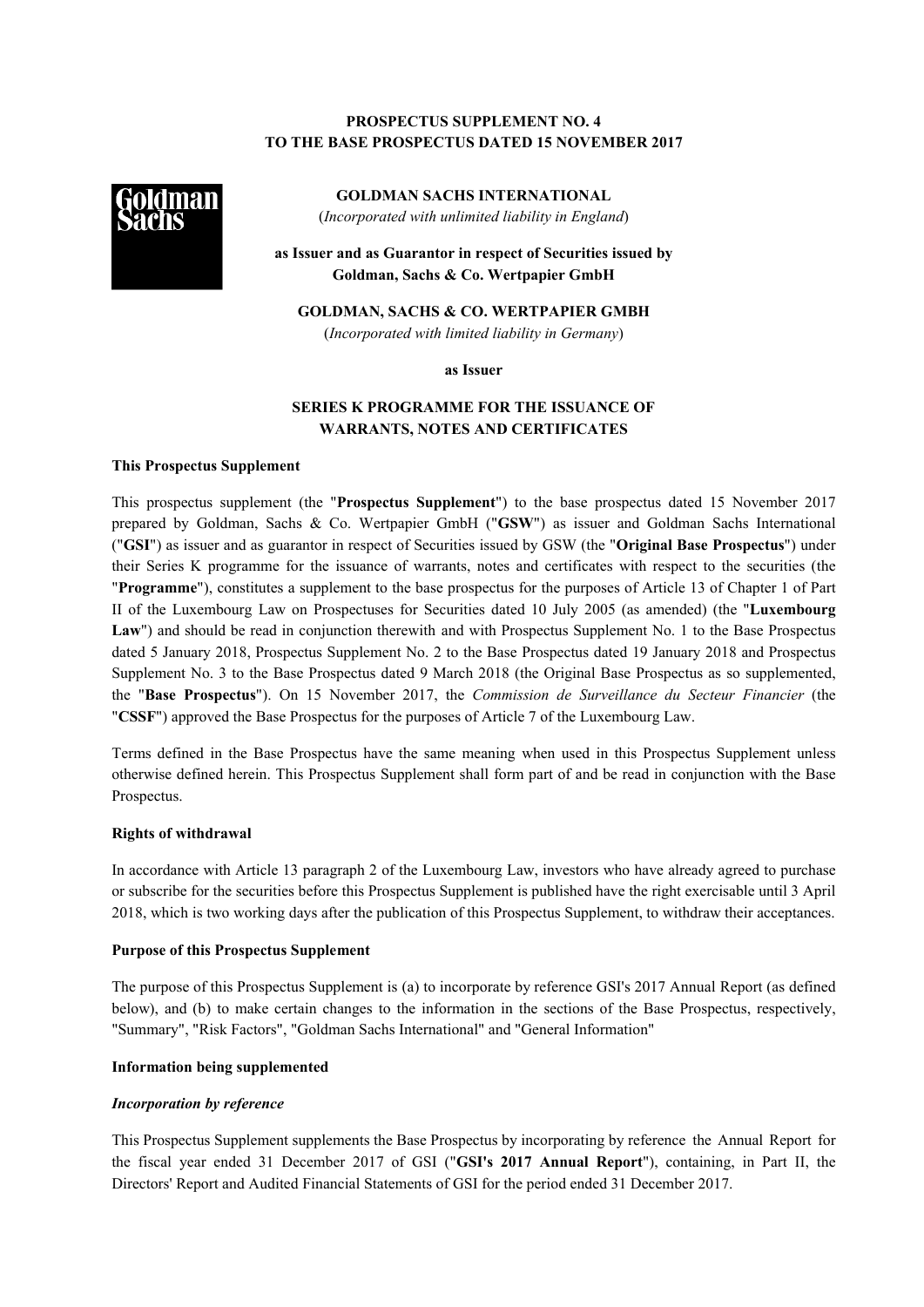A copy of GSI's 2017 Annual Report has been filed with the CSSF in its capacity as competent authority under the Prospectus Directive.

GSI's 2017 Annual Report is incorporated by reference into, and forms part of, this Prospectus Supplement, and the information contained in this Prospectus Supplement and GSI's 2017 Annual Report shall be deemed to update and, where applicable, supersede any information contained in the Base Prospectus, or any documents incorporated by reference therein.

This Prospectus Supplement and the documents incorporated by reference into this Prospectus Supplement will be available on the website of the Luxembourg Stock Exchange at www.bourse.lu.

# **Amendments to the Summary**

The Summary, as supplemented prior to this Prospectus Supplement, shall be amended by virtue of this Prospectus Supplement, as follows:

(a) The paragraphs relating to GSI in Element B.12 (*Selected historical key financial information of the Issuer*), on pages 3 to 4 of the Original Base Prospectus shall be deleted and replaced with the following:

| <b>B.12</b><br><b>Issuer</b>                                                                                                                     | <b>Selected historical</b><br>key financial<br>information of the | relation to GSI:                               |                  | [The following table shows selected key historical financial information in |
|--------------------------------------------------------------------------------------------------------------------------------------------------|-------------------------------------------------------------------|------------------------------------------------|------------------|-----------------------------------------------------------------------------|
|                                                                                                                                                  |                                                                   | As at and for the year ended (audited)         |                  |                                                                             |
|                                                                                                                                                  |                                                                   | <b>USD</b><br>(in<br>millions)                 | 31 December 2017 | 31 December 2016                                                            |
|                                                                                                                                                  |                                                                   | <b>Operating Profit</b>                        | 2,389            | 2,280                                                                       |
|                                                                                                                                                  |                                                                   | Profit on<br>ordinary<br>activities before     | 2,091            | 1,943                                                                       |
|                                                                                                                                                  |                                                                   | taxation<br>Profit for the<br>financial period | 1,557            | 1,456                                                                       |
|                                                                                                                                                  |                                                                   |                                                | As of (audited)  |                                                                             |
|                                                                                                                                                  |                                                                   | $(in$ $USD$<br>millions)                       | 31 December 2017 | 31 December 2016                                                            |
|                                                                                                                                                  |                                                                   | <b>Fixed Assets</b>                            | 210              | 140                                                                         |
|                                                                                                                                                  |                                                                   | <b>Current Assets</b>                          | 939,863          | 934,129                                                                     |
|                                                                                                                                                  |                                                                   | Total<br>Shareholder's<br>funds                | 31,701           | 27,533                                                                      |
|                                                                                                                                                  |                                                                   | December 2017.]                                |                  | [There has been no material adverse change in the prospects of GSI since 31 |
| [Not applicable: there has been no significant change in the financial or trading<br>position particular to GSI subsequent to 31 December 2017.] |                                                                   |                                                |                  |                                                                             |

- (b) The information in Element D.2 (*Key risks that are specific to the Issuer, the Guarantor and the Group*), on pages 41 to 43 of the Original Base Prospectus shall be supplemented by deleting the following paragraph in its entirety:
	- "• GSI's market-making activities have been and may be affected by changes in the levels of market volatility."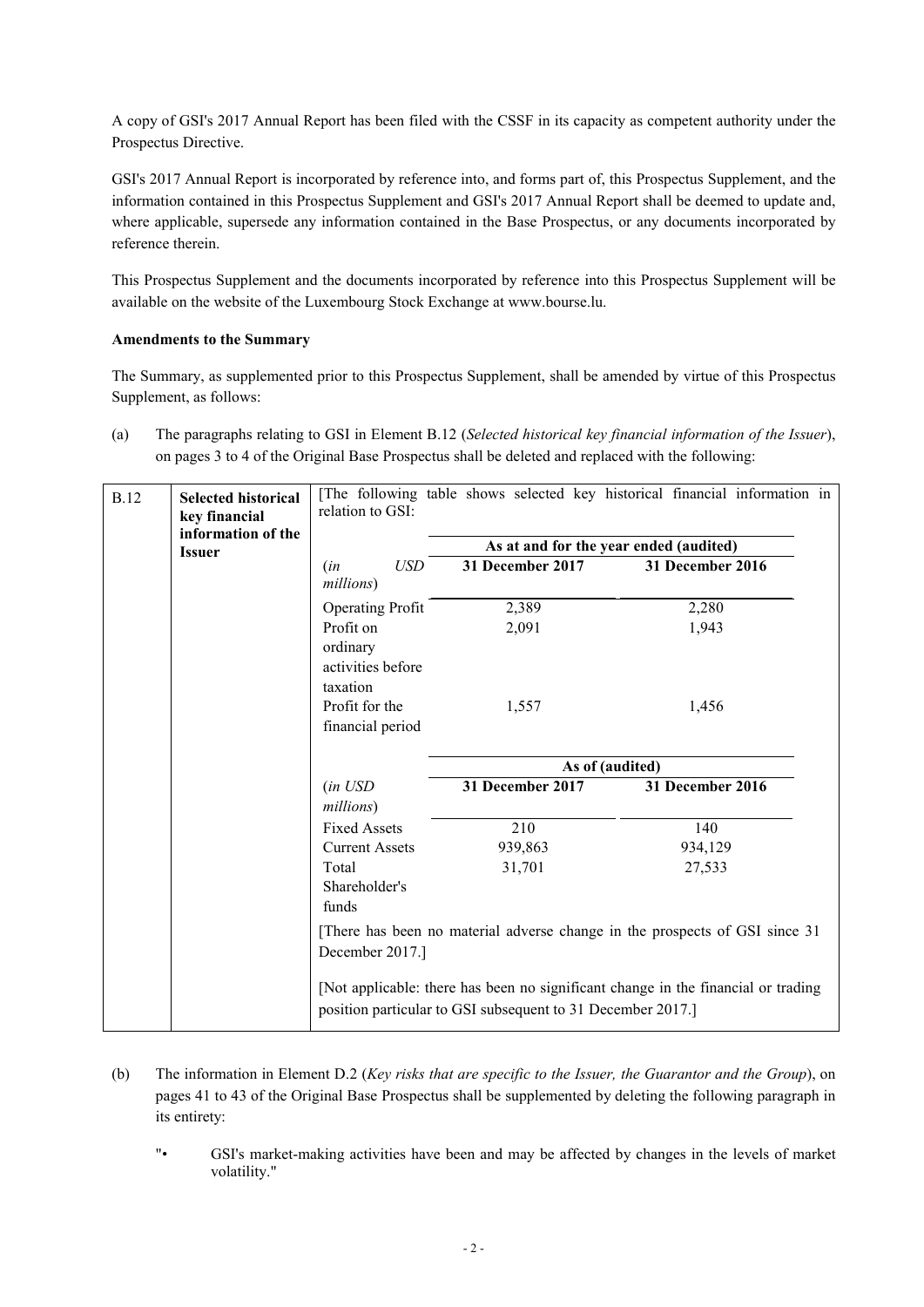- (c) The information in Element D.2 (*Key risks that are specific to the Issuer, the Guarantor and the Group*), on pages 41 to 43 of the Original Base Prospectus shall be supplemented by inserting the following paragraphs:
	- "• Favourable or simply less adverse developments or market conditions involving industries or markets in a business where GSI has a lower concentration of clients in such industry or market may result in GSI underperforming relative to a similar business of a competitor that has a higher concentration of clients in such industry or market. For example, GSI has a smaller corporate client base in its market-making businesses than many of its peers and therefore GSI's competitors may benefit more from increased activity by corporate clients.
	- Certain of GSI's businesses and its funding may be adversely affected by changes in the reference rates, currencies, indexes, baskets, exchange-traded funds or other financial metrics to which the products offered by GSI or funding raised by GSI are linked."

### **Amendments to the Base Prospectus**

The Base Prospectus, as supplemented prior to this Prospectus Supplement, is amended and supplemented as follows:

### 1. **Amendments to the section entitled "Risk Factors"**

The information in the section entitled "Risk Factors" is amended and supplemented by deleting sub-section 2 entitled "Risks relating to GSI" (pages 54 to 69 of the Original Base Prospectus) and replacing it with the following:

### "**Risks relating to GSI**

GSI faces a variety of risks that are substantial and inherent in its businesses including market, liquidity, credit, operational, model, legal, regulatory and reputational risks and uncertainties. The following are some of the more important factors that could affect GSI's businesses.

### (i) **Risks relating to economic and market conditions**

GSI's businesses, by their nature, do not produce predictable earnings and are materially affected by conditions in the global financial markets and economic conditions generally, both directly and through their impact on client activity levels. These conditions can change suddenly and negatively.

GSI's financial performance is highly dependent on the environment in which its businesses operate. A favourable business environment is generally characterised by, among other factors, high global GDP growth, regulatory and market conditions which result in transparent, liquid and efficient capital markets, low inflation, high business and investor confidence, stable geopolitical conditions, clear regulations and strong business earnings.

Unfavourable or uncertain economic and market conditions can be caused by: concerns about sovereign defaults; uncertainty concerning fiscal or monetary policy; the extent of and uncertainty about tax and other regulatory changes; declines in economic growth, business activity or investor or business confidence; limitations on the availability or increases in the cost of credit and capital; illiquid markets; increases in inflation, interest rates, exchange rate or basic commodity price volatility, or default rates; outbreaks of domestic or international tensions or hostilities, terrorism, nuclear proliferation, cybersecurity threats or attacks and other forms of disruption to or curtailment of global communications, energy transmission or transportation networks or other geopolitical instability or uncertainty, such as corporate, political or other scandals that reduce investor confidence in capital markets; extreme weather events or other natural disasters or pandemics; or a combination of these or other factors.

The financial services industry and the securities markets have been materially and adversely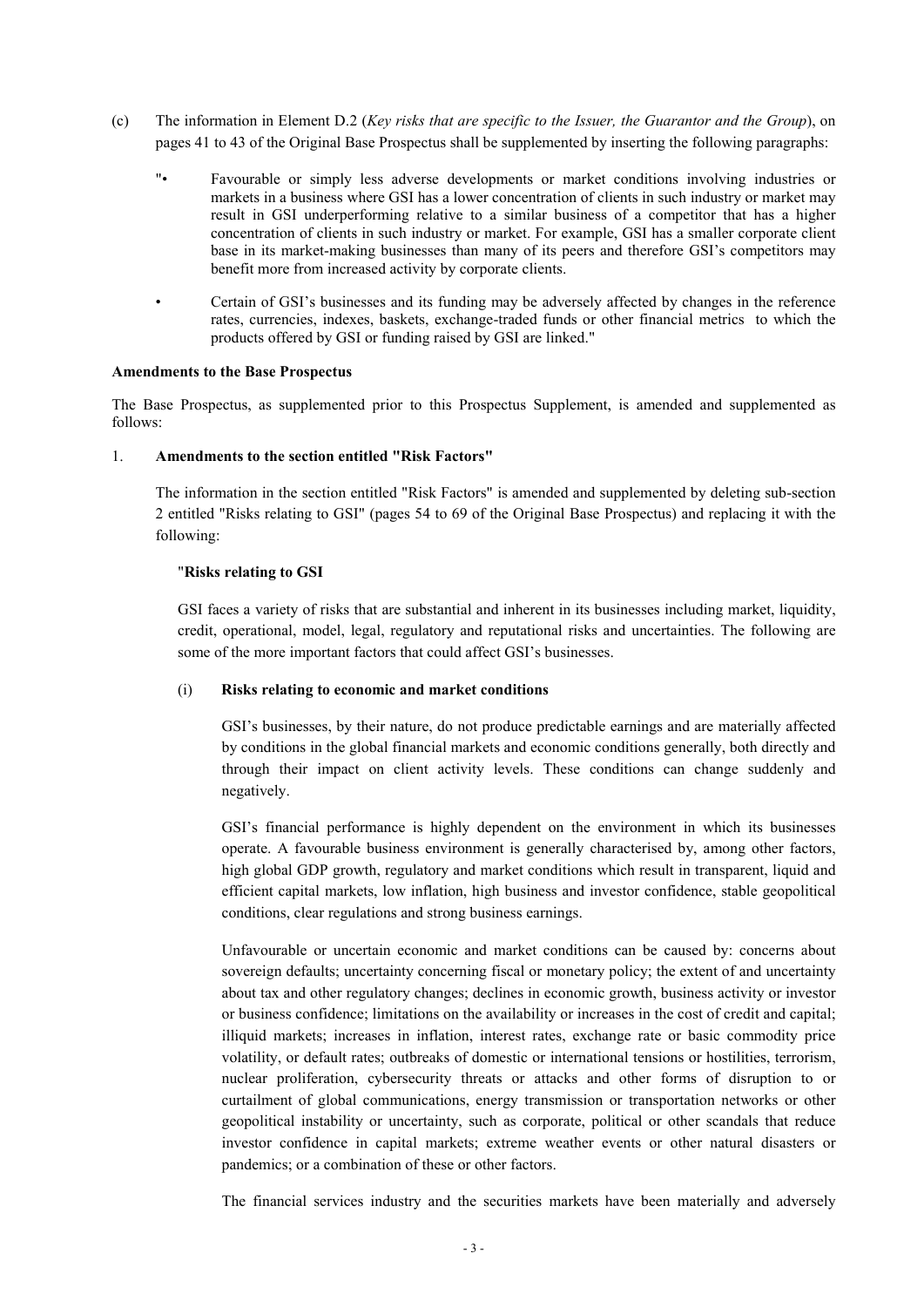affected in the past by significant declines in the values of nearly all asset classes and by a serious lack of liquidity. In addition, concerns about European sovereign debt risk and its impact on the European banking system, about the impact of Brexit, and about changes in interest rates and other market conditions or actual changes in interest rates and other market conditions, including market conditions in China, have resulted, at times, in significant volatility while negatively impacting the levels of client activity.

General uncertainty about economic, political and market activities, and the scope, timing and impact of regulatory reform, as well as weak consumer, investor and chief executive officer confidence resulting in large part from such uncertainty, continues to negatively impact client activity, which adversely affects many of GSI's businesses. Periods of low volatility and periods of high volatility, combined with a lack of liquidity, have at times had an unfavourable impact on GSI's market-making businesses.

GSI's revenues and profitability and those of its competitors have been and will continue to be impacted by requirements relating to capital, additional loss-absorbing capacity, leverage, minimum liquidity and long-term funding levels, requirements related to resolution and recovery planning, derivatives clearing and margin rules and levels of regulatory oversight, as well as limitations on which and, if permitted, how certain business activities may be carried out by financial institutions. Although interest rates are still near historically low levels, financial institution returns in many countries have also been negatively impacted by increased funding costs due in part to the withdrawal of perceived government support of such institutions in the event of future financial crises. In addition, liquidity in the financial markets has also been negatively impacted as market participants and market practices and structures continue to adjust to new regulations.

The degree to which these and other changes resulting from the financial crisis will have a longterm impact on the profitability of financial institutions will depend on the implementation of recently adopted and new regulations, the manner in which markets, market participants and financial institutions adapt to these regulations, and the prevailing economic and financial market conditions. However, there is a significant risk that such changes will, at least in the near-term, continue to negatively impact the absolute level of revenues, profitability and return on equity of GSI and other financial institutions.

#### (ii) **Risks relating to regulation**

As a participant in the financial services industry and a subsidiary of a systemically important financial institution, GSI is subject to extensive regulation, principally in the UK, and the European Union ("**EU**"). more generally, but also in the U.S. as a subsidiary of the Goldman Sachs Group and in certain other jurisdictions. GSI faces the risk of significant intervention by law enforcement, regulatory and tax authorities, as well as private litigation, in all jurisdictions in which it conducts its businesses. In many cases, GSI's activities may be subject to overlapping and divergent regulation in different jurisdictions. Among other things, as a result of law enforcement authorities, regulators or private parties challenging GSI's compliance with laws and regulations, GSI or its employees could be fined or criminally sanctioned, prohibited from engaging in certain business activities, subject to limitations or conditions on its business activities including higher capital requirements, or subjected to new or substantially higher taxes or other governmental charges in connection with the conduct of its businesses or with respect to its employees. Such limitations or conditions may limit business activities and negatively impact GSI's profitability.

GSI is subject to EU legal and regulatory requirements, based on directly binding regulations of the EU and the implementation of EU directives by the UK. GSI currently benefits from non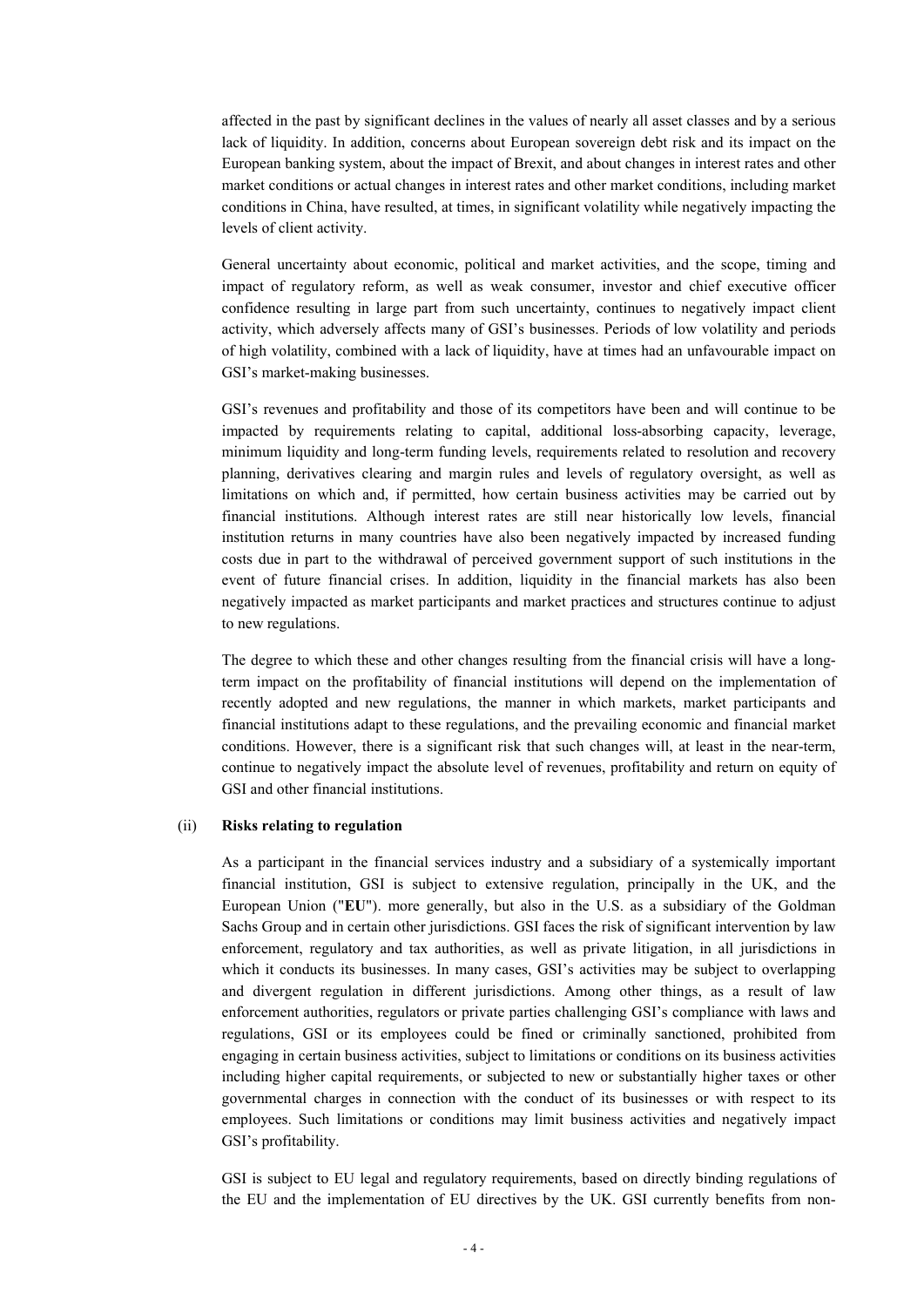discriminatory access to EU clients and infrastructure based on EU treaties and EU legislation, including cross-border "passporting" arrangements and specific arrangements for the establishment of EU branches. There is considerable uncertainty as to the regulatory regime that will be applicable in the UK post-Brexit and the regulatory framework that will govern transactions and business undertaken by GSI in the remaining EU countries.

In addition to the impact on the scope and profitability of GSI's business activities, day-to-day compliance with laws and regulations, in particular those adopted since 2008, has involved and will continue to involve significant amounts of time, including that of GSI's senior leaders and that of a large number of dedicated compliance and other reporting and operational personnel, all of which may negatively impact GSI's profitability.

If there are new laws or regulations or changes in the enforcement of existing laws or regulations applicable to GSI's businesses or those of GSI's clients, including capital, liquidity, leverage, long-term debt, loss absorbing capacity and margin requirements, restrictions on other business practices, reporting requirements, requirements relating to the implementation of the EU Bank Recovery and Resolution Directive, tax burdens and compensation restrictions, that are imposed on a limited subset of financial institutions (either based on size, activities, geography or other criteria) which may include GSI or GSG, compliance with these new laws and regulations, or changes in the enforcement of existing laws or regulations, could adversely affect GSI's ability to compete effectively with other institutions that are not affected in the same way. In addition, regulation imposed on financial institutions or market participants generally, such as taxes on financial transactions, could adversely impact levels of market activity more broadly, and thus impact GSI's businesses.

These developments could impact GSI's profitability in the affected jurisdictions, or even make it uneconomic to continue to conduct all or certain businesses in such jurisdictions, or could result in GSI incurring significant costs associated with changing business practices, restructuring businesses, moving all or certain businesses and employees to other locations or complying with applicable capital requirements, including liquidating assets or raising capital in a manner that adversely increases GSI's funding costs or otherwise adversely affects its shareholder and creditors.

The EU and national financial legislators and regulators have proposed or adopted numerous market reforms that have impacted and may continue to impact GSI's businesses. These include stricter capital and liquidity requirements (including proposed amendments to Capital Requirements Directive and Capital Requirements Regulation (collectively known as "**CRD IV**")), authorisations for regulators to impose position limits, the Markets in Financial Instruments Directive (as amended, Directive 2014/65/EU, "**MiFID II**"), restrictions on short selling and credit default swaps and market abuse regulations.

The implementation of higher capital requirements, the liquidity coverage ratio, the net stable funding ratio, requirements relating to long-term debt and total loss-absorbing capacity ("**TLAC**") and the prohibition on proprietary trading and the sponsorship of, or investment in, covered funds by the Volcker Rule may continue to adversely affect GSI's profitability and competitive position, particularly if these requirements do not apply, or do not apply equally, to GSI's competitors or are not implemented uniformly across jurisdictions.

GSI is also subject to laws and regulations relating to the privacy of the information of clients, employees or others, and any failure to comply with these laws and regulations could expose GSI to liability and/or reputational damage. As new privacy-related laws and regulations, such as the General Data Protection Regulation ("**GDPR**"), are implemented, the time and resources needed for GSI to comply with such laws and regulations, as well as GSI's potential liability for non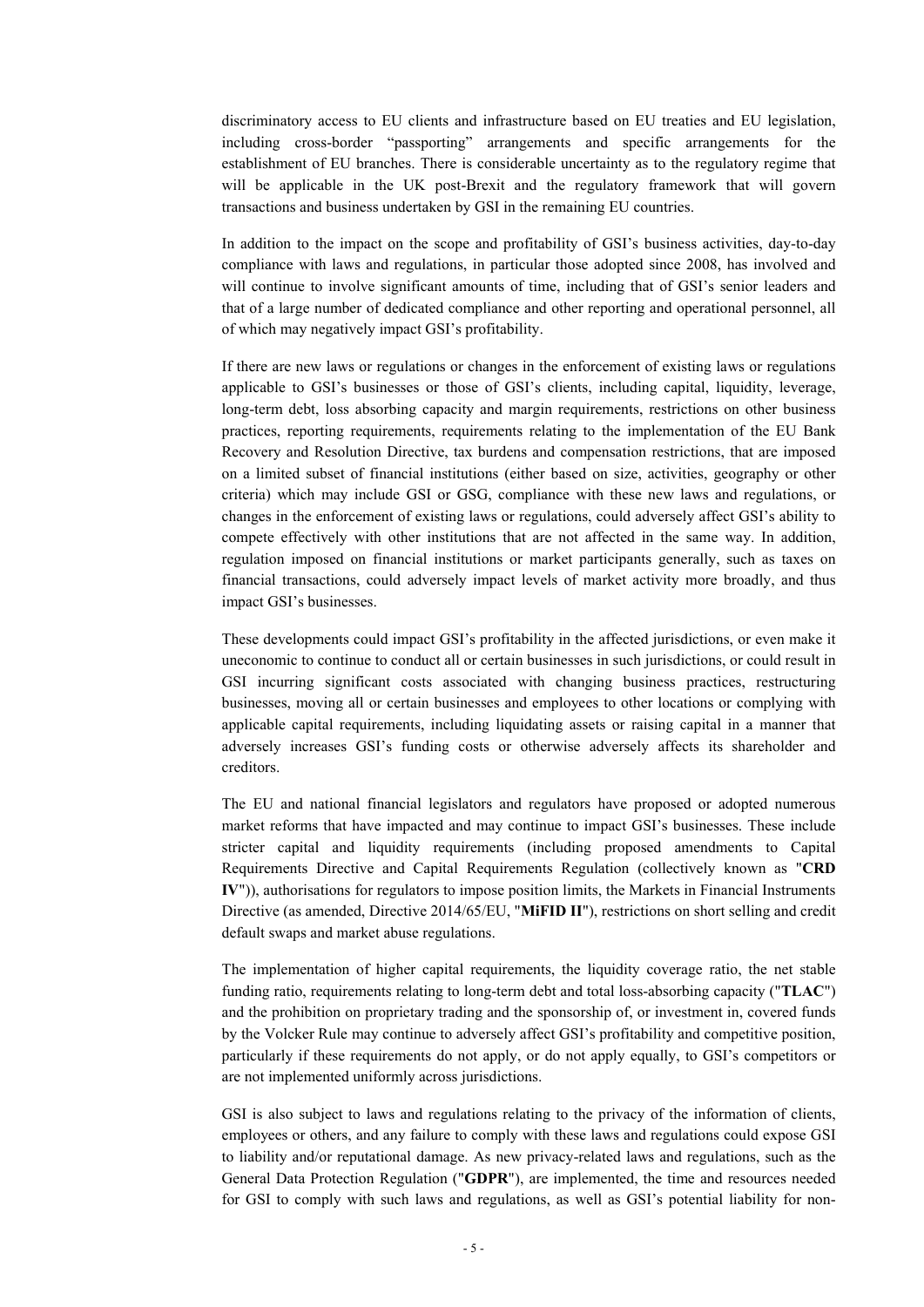compliance and reporting obligation in the case of data breaches, may significantly increase.

In addition, GSI's businesses are increasingly subject to laws and regulations relating to surveillance, encryption and data on-shoring in the jurisdictions in which GSI operates. Compliance with these laws and regulations may require GSI to change its policies, procedures and technology for information security, which could, among other things, make GSI more vulnerable to cyber attacks and misappropriation, corruption or loss of information or technology.

Increasingly, regulators and courts have sought to hold financial institutions liable for the misconduct of their clients where such regulators and courts have determined that the financial institution should have detected that the client was engaged in wrongdoing, even though the financial institution had no direct knowledge of the activities engaged in by its client. Regulators and courts have also increasingly found liability as a "control person" for activities of entities in which financial institutions or funds controlled by financial institutions have an investment, but which they do not actively manage. In addition, regulators and courts continue to seek to establish "fiduciary" obligations to counterparties to which no such duty had been assumed to exist. To the extent that such efforts are successful, the cost of, and liabilities associated with, engaging in brokerage, clearing, market-making, prime brokerage, investing and other similar activities could increase significantly. To the extent that GSI has fiduciary obligations in connection with acting as a financial adviser, investment adviser or in other roles for individual, institutional, sovereign or investment fund clients, any breach, or even an alleged breach, of such obligations could have materially negative legal, regulatory and reputational consequences.

#### **(iii) Risks relating to market volatility**

GSI's businesses have been and may be adversely affected by declining asset values. This is particularly true for those businesses in which GSI has net "long" positions, receives fees based on the value of assets managed, or receives or posts collateral. Many of GSI's businesses have net "long" positions in debt securities, loans, derivatives, mortgages, equities (including private equity) and most other asset classes. These include positions taken when GSI acts as a principal to facilitate clients' activities, including exchange-based market-making activities, or commits large amounts of capital to maintain positions in interest rate and credit products, as well as through currencies, commodities, equities and mortgage-related activities. In addition, GSI invests in similar asset classes. Substantially all of GSI's investing and market-making positions are markedto-market on a daily basis and declines in asset values directly and immediately impact earnings, unless exposures have been effectively hedged.

In certain circumstances (particularly in the case of credit products and private equities or other securities that are not freely tradable or lack established and liquid trading markets), it may not be possible or economic to hedge such exposures and to the extent that this is done the hedge may be ineffective or may greatly reduce GSI's ability to profit from increases in the values of the assets. Sudden declines and significant volatility in the prices of assets may substantially curtail or eliminate the trading markets for certain assets, which may make it difficult to sell, hedge or value such assets. The inability to sell or effectively hedge assets reduces the ability to limit losses in such positions and the difficulty in valuing assets may negatively affect GSI's capital, liquidity or leverage ratios, increase its funding costs and generally require maintaining additional capital.

In GSI's exchange-based market-making activities, GSI is obligated by stock exchange rules to maintain an orderly market, including by purchasing securities in a declining market. In markets where asset values are declining and in volatile markets, this results in losses and an increased need for liquidity

Collateral is posted to support obligations of GSI and received to support the obligations of clients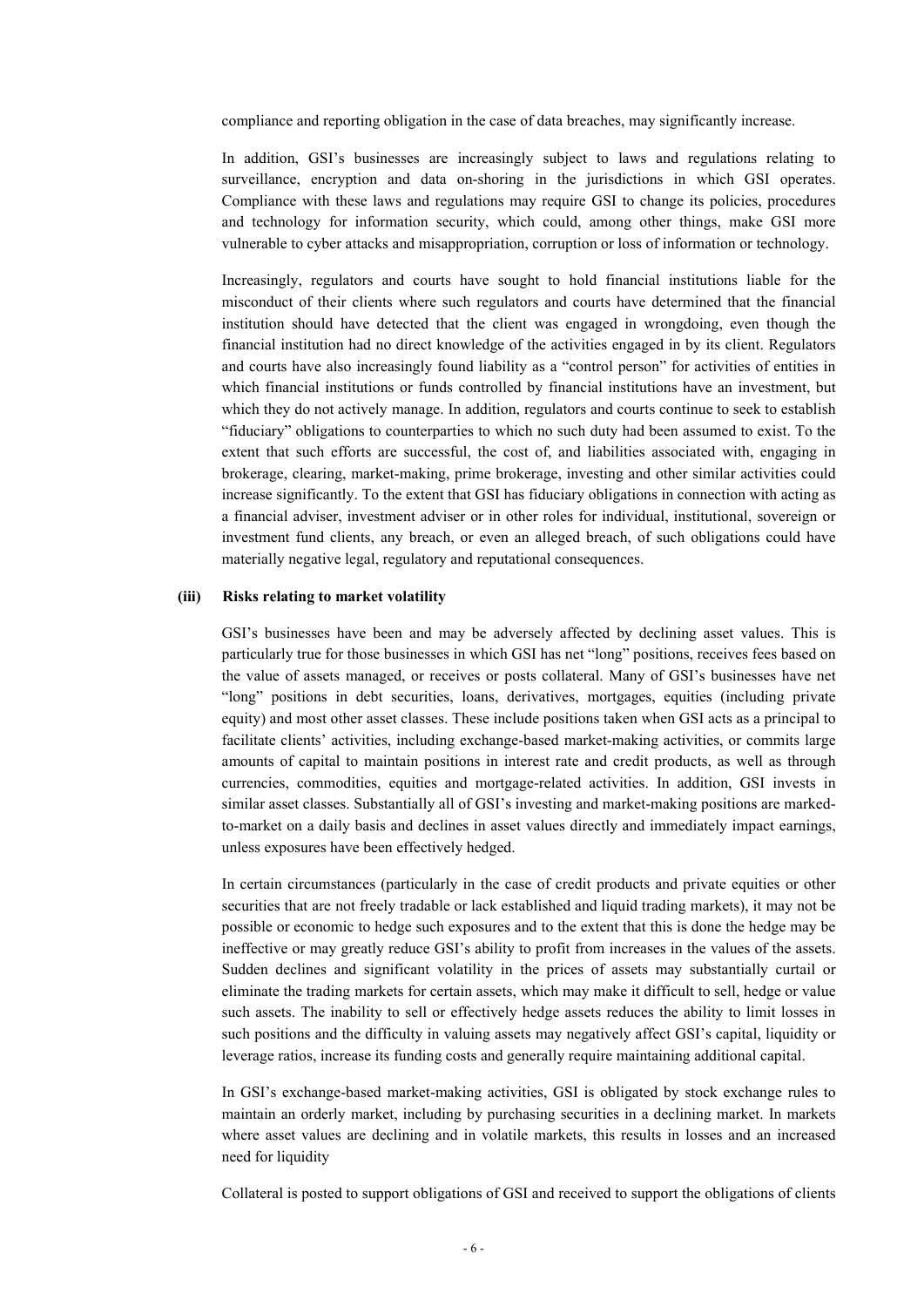and counterparties in connection with client execution businesses. When the value of the assets posted as collateral declines or the credit ratings of the party posting collateral decline, the party posting the collateral may need to provide additional collateral or, if possible, reduce its trading position. An example of such a situation is a margin call in connection with a brokerage account. Therefore, declines in the value of asset classes used as collateral mean that either the cost of funding positions is increased or the size of positions is decreased. If GSI is the party providing collateral, this can increase costs and reduce profitability and if GSI is the party receiving collateral, this can also reduce profitability by reducing the level of business done with clients and counterparties. In addition, volatile or less liquid markets increase the difficulty of valuing assets which can lead to costly and time-consuming disputes over asset values and the level of required collateral, as well as increased credit risk to the recipient of the collateral due to delays in receiving adequate collateral. In cases where GSI forecloses on collateral, sudden declines in the value or liquidity of such collateral may, despite credit monitoring, over-collateralisation, the ability to call for additional collateral or the ability to force repayment of the underlying obligation, result in significant losses to GSI, especially where there is a single type of collateral supporting the obligation. In addition, GSI may be subject to claims that the foreclosure was not permitted under the legal documents, was conducted in an improper manner or caused a client or counterparty to go out of business.

### **(iv) Liquidity**

Liquidity is essential to GSI's businesses. GSI's liquidity could be impaired by an inability to access secured and/or unsecured debt markets, an inability to access funds from GSG or other affiliates, an inability to sell assets or redeem investments or unforeseen outflows of cash or collateral. This situation may arise due to circumstances that GSI may be unable to control, such as a general market disruption or an operational problem that affects third parties or GSI or its affiliates or even by the perception amongst market participants that GSI, or other market participants, are experiencing greater liquidity risk.

GSI employs structured products to benefit its clients and hedge its own risks. The financial instruments that GSI holds and the contracts to which it is a party are often complex, and these complex structured products often do not have readily available markets to access in times of liquidity stress. GSI's investing activities may lead to situations where the holdings from these activities represent a significant portion of specific markets, which could restrict liquidity for GSI's positions.

Further, GSI's ability to sell assets may be impaired if there is not generally a liquid market for such assets, as well as in circumstances where other market participants are seeking to sell similar assets at the same time, as is likely to occur in a liquidity or other market crisis or in response to changes to rules or regulations. In addition, financial institutions with which GSI interacts may exercise set-off rights or the right to require additional collateral, including in difficult market conditions, which could further impair GSI's liquidity.

GSI is an indirect, wholly-owned operating subsidiary of GSG and depends on GSG for capital and funding. The credit ratings of GSI and those of GSG are important to GSI's liquidity. A reduction in GSI's and/or GSG's credit ratings could adversely affect GSI's liquidity and competitive position, increase borrowing costs, limit access to the capital markets or funding from GSG or trigger obligations under certain provisions in some trading and collateralised financing contracts. Under these provisions, counterparties could be permitted to terminate contracts with GSI or GSG or require additional collateral. Termination of trading and collateralised financing contracts could cause losses and impair liquidity by requiring GSG or GSI to find other sources of financing or to make significant cash payments or securities movements.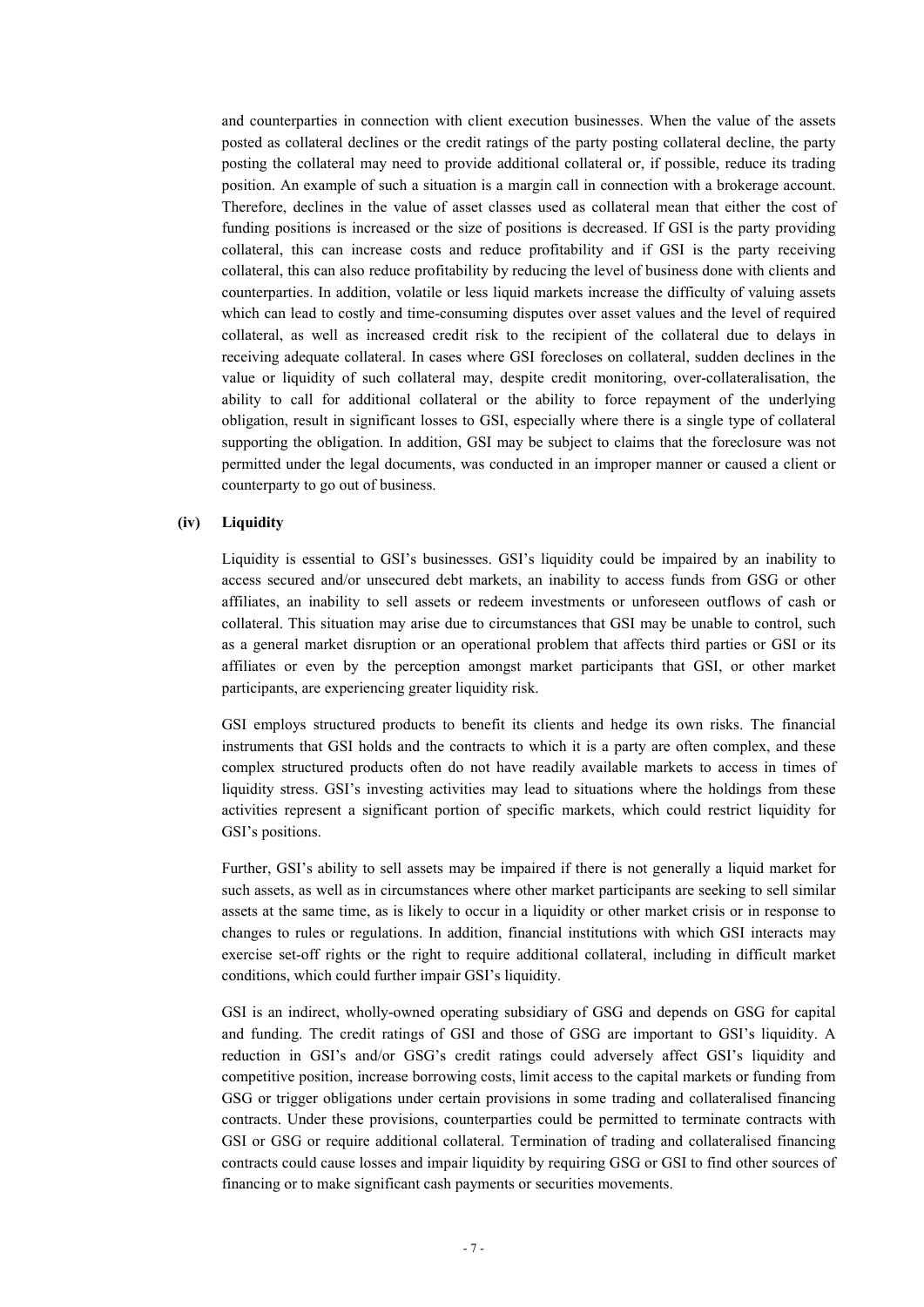GSI's and GSG's cost of obtaining long-term unsecured funding is directly related to both the credit spreads of GSI and GSG. Increases in the credit spreads of GSI and/or GSG can significantly increase the cost of this funding. Changes in credit spreads are continuous, marketdriven, and subject at times to unpredictable and highly volatile movements. The credit spreads of GSI and/or GSG are also influenced by market perceptions of its and/or GSG's creditworthiness. In addition, the credit spreads of GSI and/or GSG may be influenced by movements in the costs to purchasers of credit default swaps referenced to GSG's long-term debt. The market for credit default swaps has proven to be extremely volatile and at times has lacked a high degree of transparency or liquidity.

Regulatory changes relating to liquidity may also negatively impact GSI's results of operations and competitive position. Recently, numerous regulations have been adopted or proposed to introduce more stringent liquidity requirements for large financial institutions. These regulations address, among other matters, liquidity stress testing, minimum liquidity requirements, wholesale funding, restrictions on short-term debt and structured notes issued by top-tier holding companies and prohibitions on parent guarantees that are subject to certain cross-defaults. New and prospective liquidity-related regulations may overlap with, and be impacted by, other regulatory changes, including new rules relating to minimum long-term debt requirements and TLAC, guidance on the treatment of brokered deposits and the capital, leverage and resolution and recovery frameworks applicable to large financial institutions. Given the overlap and complex interactions among these new and prospective regulations, they may have unintended cumulative effects, and their full impact will remain uncertain until implementation of post-financial crisis regulatory reform is complete.

#### **(v) Risks relating to resolution and recovery planning**

The circumstances in which a resolution authority would exercise its "bail-in" powers to recapitalise a failing entity by writing down its unsecured debt or converting it into equity are uncertain. If these powers were to be exercised (or if there was a suggestion that they could be exercised) in respect of GSI, such exercise would likely have a material adverse effect on the value of debt investments in GSI, including a potential loss of some or all of such investment. Furthermore, the suggestion that such powers were to be exercised could also have an adverse impact on the value of such investments.

#### **(vi) Risks relating to credit markets**

Widening credit spreads for GSI or GSG, as well as significant declines in the availability of credit, have in the past adversely affected GSI's ability to borrow on a secured and unsecured basis and may do so in the future. GSI obtains the majority of its unsecured funding from GSG, which funds itself on an unsecured basis by issuing long-term debt, by accepting deposits at its bank subsidiaries, by issuing hybrid financial instruments, or by obtaining bank loans or lines of credit. GSI seeks to finance many of its assets on a secured basis. Any disruptions in the credit markets may make it harder and more expensive to obtain funding for businesses. If GSI's available funding is limited or GSI is forced to fund operations at a higher cost, these conditions may require curtailment of business activities and increase the cost of funding, both of which could reduce profitability, particularly in businesses that involve investing and market making.

Clients engaging in mergers and acquisitions and other types of strategic transactions often rely on access to the secured and unsecured credit markets to finance their transactions. A lack of available credit or an increased cost of credit can adversely affect the size, volume and timing of clients' merger and acquisition transactions, particularly large transactions, and adversely affect GSI's financial advisory and underwriting businesses.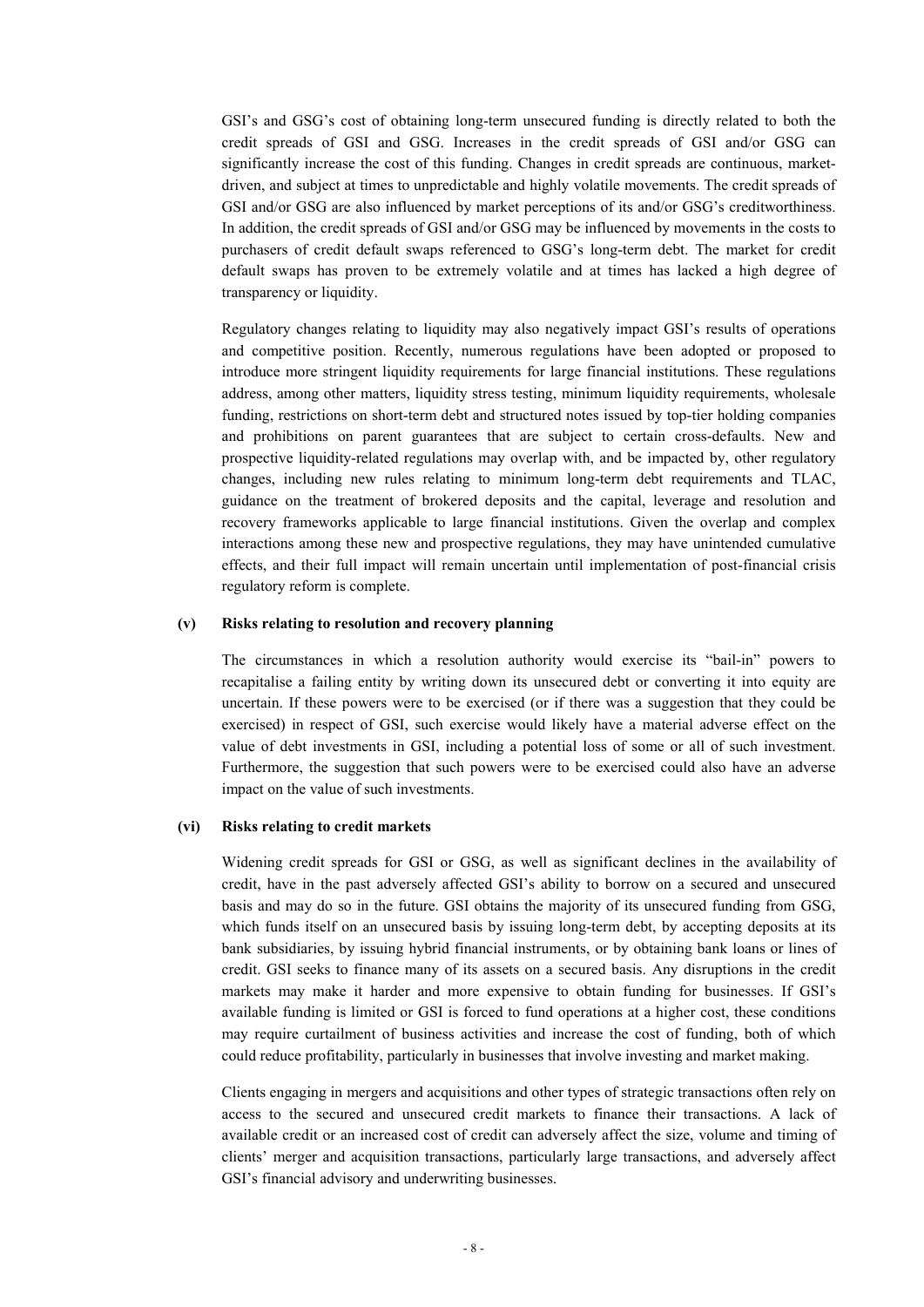GSI's credit businesses have been and may in the future be negatively affected by a lack of liquidity in credit markets. A lack of liquidity reduces price transparency, increases price volatility and decreases transaction volumes and size, all of which can increase transaction risk or decrease the profitability of such businesses.

### **(vii) Risks in connection with the concentration of risk**

Concentration of risk increases the potential for significant losses in market-making, underwriting, and investing activities. The number and size of such transactions may affect GSI's results of operations in a given period. Moreover, because of concentration of risk, GSI may suffer losses even when economic and market conditions are generally favourable for competitors. Disruptions in the credit markets can make it difficult to hedge these credit exposures effectively or economically.

In the ordinary course of business, GSI may be subject to a concentration of credit risk to a particular counterparty, borrower, issuer, including sovereign issuers, or geographic area or group of related countries, such as the EU. A failure or downgrade of, or default by, such entity could negatively impact GSI's businesses, perhaps materially, and the systems by which GSI sets limits and monitors the level of its credit exposure to individual entities, industries and countries may not function as anticipated. Regulatory reforms, including the European Market Infrastructure Regulation and the Dodd-Frank Wall Street Reform and Consumer Protection Act have led to increased centralisation of trading activity through particular clearing houses, central agents or exchanges, which has significantly increased GSI's concentration of risk with respect to these entities. While GSI's activities expose it to many different industries, counterparties and countries, GSI routinely executes a high volume of transactions with counterparties engaged in financial services activities, including brokers and dealers, commercial banks, clearing houses and exchanges. This has resulted in significant credit concentration with respect to these counterparties.

#### **(viii) Risks related to credit quality**

GSI is exposed to the risk that third parties who owe money, securities or other assets will not perform their obligations. These parties may default on their obligations to GSI due to bankruptcy, lack of liquidity, operational failure or other reasons. A failure of a significant market participant, or even concerns about a default by such an institution, could lead to significant liquidity problems, losses or defaults by other institutions, which in turn could adversely affect GSI.

GSI is also subject to the risk that its rights against third parties may not be enforceable in all circumstances. In addition, deterioration in the credit quality of third parties whose securities or obligations are held by GSI, including a deterioration in the value of collateral posted by third parties to secure their obligations to GSI under derivatives contracts and loan agreements, could result in losses and/or adversely affect GSI's ability to rehypothecate or otherwise use those securities or obligations for liquidity purposes.

A significant downgrade in the credit ratings of GSI's counterparties could also have a negative impact on GSI's results. While in many cases GSI is permitted to require additional collateral from counterparties that experience financial difficulty, disputes may arise as to the amount of collateral GSI is entitled to receive and the value of pledged assets. The termination of contracts and the foreclosure on collateral may subject GSI to claims for the improper exercise of its rights. Default rates, downgrades and disputes with counterparties as to the valuation of collateral increase significantly in times of market stress and illiquidity.

### **(ix) Risks related to the composition of GSI's client base**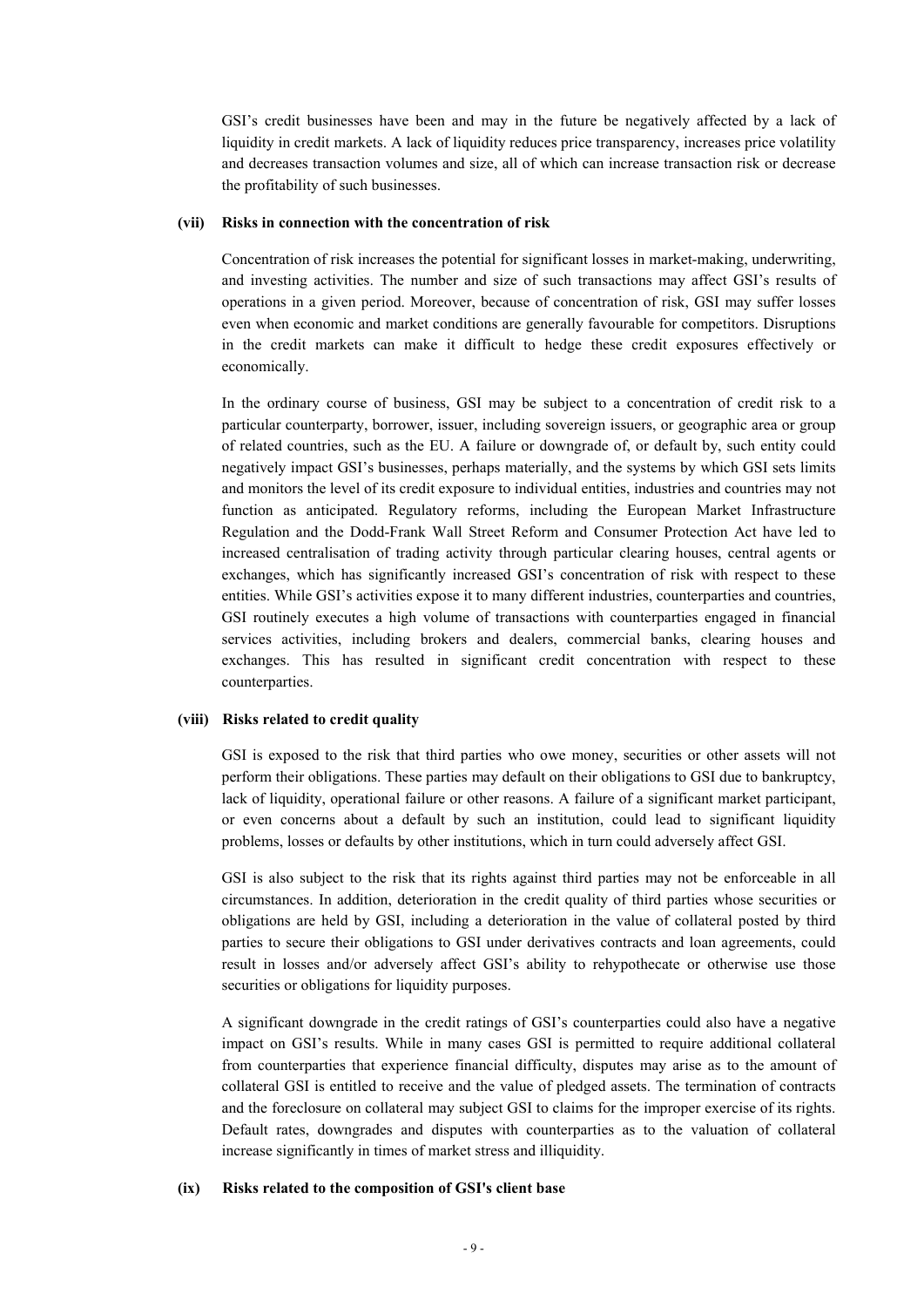GSI's client base is not the same as that of its major competitors. GSI's businesses may have a higher or lower percentage of clients in certain industries or markets than some or all of its competitors. Therefore, unfavorable industry developments or market conditions affecting certain industries or markets may result in GSI's businesses underperforming relative to similar businesses of a competitor if its businesses have a higher concentration of clients in such industries or markets. For example, GSI's market-making businesses have a higher percentage of clients with actively managed assets than its competitors and such clients have been disproportionately affected by the low levels of volatility.

Correspondingly, favourable or simply less adverse developments or market conditions involving industries or markets in a business where GSI has a lower concentration of clients in such industry or market may also result in GSI underperforming relative to a similar business of a competitor that has a higher concentration of clients in such industry or market. For example, GSI has a smaller corporate client base in its market-making businesses than many of its peers and therefore GSI's competitors may benefit more from increased activity by corporate clients.

#### **(x) Risks related to derivative transactions**

GSI is party to a large number of derivative transactions, including credit derivatives. Many of these derivative instruments are individually negotiated and non-standardised, which can make exiting, transferring or settling positions difficult. Many credit derivatives require that GSI deliver to the counterparty the underlying security, loan or other obligation in order to receive payment. In a number of cases, GSI does not hold the underlying security, loan or other obligation and may not be able to obtain the underlying security, loan or other obligation. This could cause GSI to forfeit the payments due under these contracts or result in settlement delays with the attendant credit and operational risk as well as increased costs to GSI.

As a signatory to the International Swaps and Derivatives Association Resolution Stay Protocol (the "**ISDA Protocol**"), GSI may not be able to exercise remedies against counterparties and, as this new regime has not yet been tested, GSI may suffer risks or losses that it would not have expected to suffer if it could immediately close out transactions upon a termination event. Various non-U.S. regulators have also proposed regulations contemplated by the ISDA Protocol, which might result in additional limitations on GSI's ability to exercise remedies against counterparties. The impact of the ISDA Protocol and these rules and regulations will depend on the development of market practices and structures.

Derivative contracts and other transactions entered into with third parties are not always confirmed by the counterparties or settled on a timely basis. While the transaction remains unconfirmed or during any delay in settlement, GSI is subject to heightened credit and operational risk and in the event of a default may find it more difficult to enforce its rights.

In addition, as new complex derivative products are created, covering a wider array of underlying credit and other instruments, disputes about the terms of the underlying contracts could arise, which could impair GSI's ability to effectively manage its risk exposures from these products and subject it to increased costs. The provisions of legislation requiring central clearing of credit derivatives and other OTC derivatives, or a market shift toward standardised derivatives, could reduce the risk associated with such transactions, but under certain circumstances could also limit GSI's ability to develop derivatives that best suit the needs of clients and to hedge its own risks, and could adversely affect GSI's profitability and increase credit exposure to such a platform.

#### **(xi) Risks in connection with operational infrastructure**

GSI's businesses are highly dependent on its ability to process and monitor, on a daily basis, a very large number of transactions, many of which are highly complex, and occur at high volumes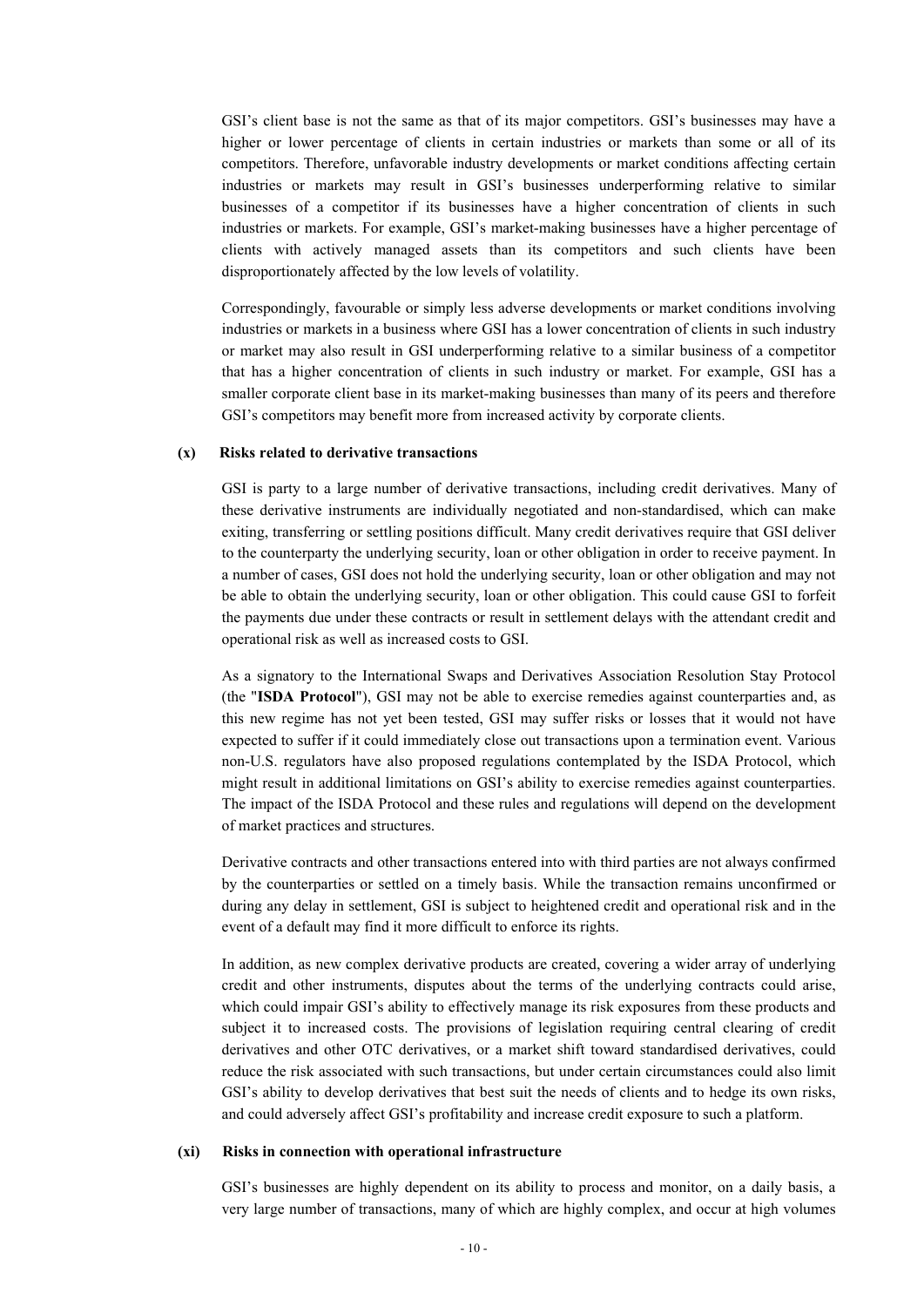and frequencies, across numerous and diverse markets in many currencies. These transactions, as well as information technology services provided to clients, often must adhere to client-specific guidelines, as well as legal and regulatory standards.

Many rules and regulations worldwide govern GSI's obligations to report transactions and other information to regulators, exchanges and investors. Compliance with these legal and reporting requirements can be challenging, and GSI has been, and may in the future be, subject to regulatory fines and penalties for failing to report timely, accurate and complete information. As reporting requirements expand, compliance with these rules and regulations has become more challenging.

The use of computing devices and phones is critical to the work done by GSI's employees and the operation of GSI's systems and businesses and those of its clients and third-party service providers and vendors. It has been reported that there are some fundamental security flaws in computer chips found in many types of computing devices and phones. Addressing this issue could be costly and affect the performance of these businesses and systems, and operational risks may be incurred in applying fixes and there may still be residual security risks.

Additionally, although the prevalence and scope of applications of distributed ledger technology and similar technologies is growing, the technology is also nascent and may be vulnerable to cyber attacks or have other inherent weaknesses. GSI may be, or may become, exposed to risks related to distributed ledger technology through GSI's facilitation of clients' activities involving financial products linked to distributed ledger technology, such as blockchain or cryptocurrencies, GSI's investments in companies that seek to develop platforms based on distributed ledger technology, and the use of distributed ledger technology by third-party vendors, clients, counterparties, clearing houses and other financial intermediaries.

In addition, GSI faces the risk of operational failure, termination or capacity constraints of any of the clearing agents, exchanges, clearing houses or other financial intermediaries that it uses to facilitate securities and derivatives transactions, and as interconnectivity with clients grows, GSI will increasingly face the risk of operational failure with respect to clients' systems.

Despite the resiliency plans and facilities that are in place, GSI's ability to conduct business may be adversely impacted by a disruption in the infrastructure that supports its businesses and the communities in which GSI is located. This may include a disruption involving electrical, satellite, undersea cable or other communications, internet, transportation or other services facilities used by GSI, its employees or third parties with which GSI conducts business, including cloud service providers. These disruptions may occur as a result of events that affect only GSI's buildings or systems or those of such third parties, or as a result of events with a broader impact globally, regionally or in the cities where those buildings or systems are located, including, but not limited to, natural disasters, war, civil unrest, terrorism, economic or political developments, pandemics and weather events.

In addition, although GSI seeks to diversify its third-party vendors to increase its resiliency, GSI is also exposed to the risk that a disruption or other information technology event at a common service provider to GSI's vendors could impede their ability to provide products or services to GSI. GSI may not be able to effectively monitor or mitigate operational risks relating to its vendors' use of common service providers.

#### **(xii) Risks related to cyber security**

GSI is regularly the target of attempted cyber attacks, including denial-of-service attacks, and must continuously monitor and develop its systems to protect its technology infrastructure and data from misappropriation or corruption. The increasing migration of GSI's communication and other platforms from company provided devices to employee-owned devices presents additional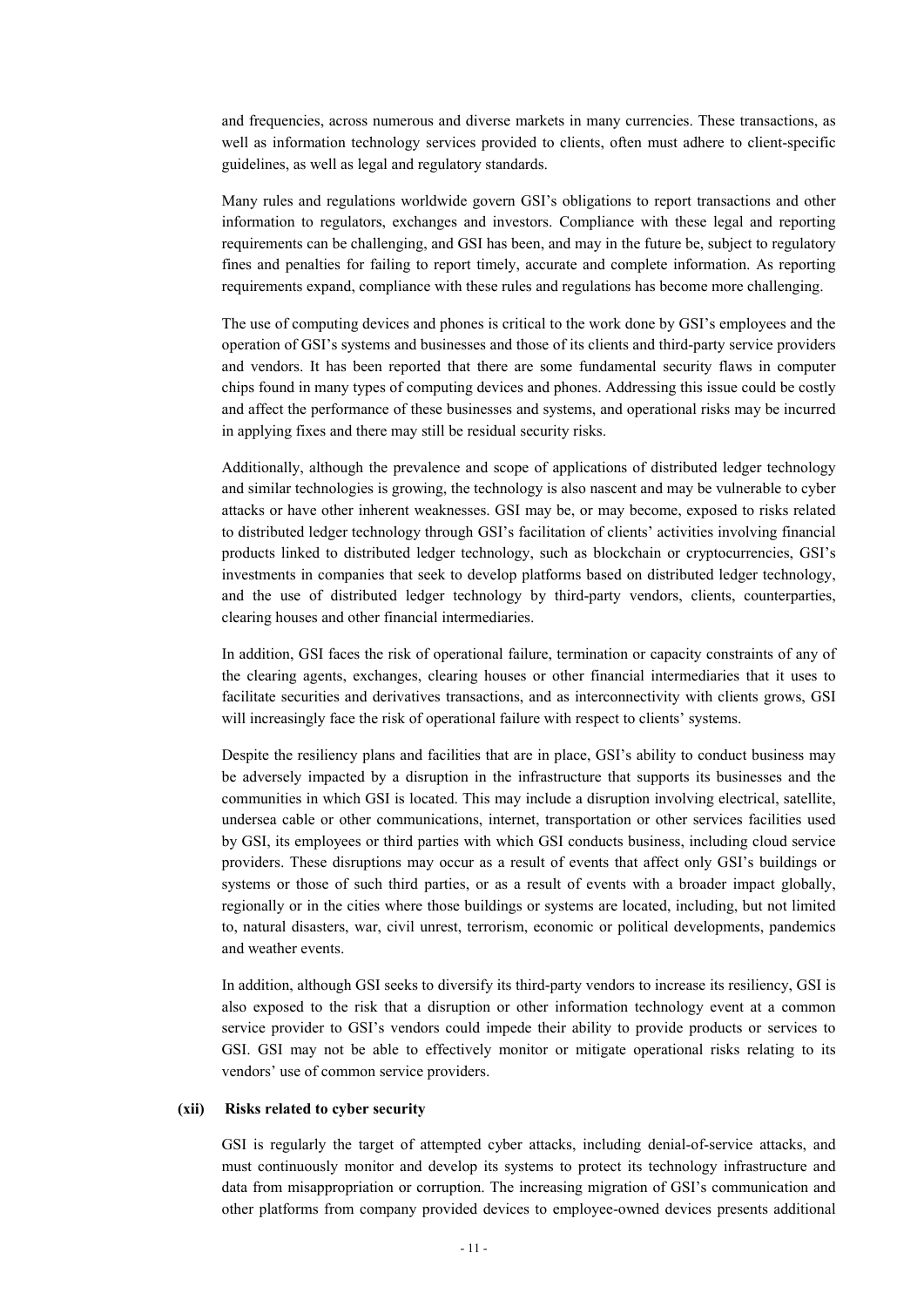risks of cyber attacks. In addition, due to the interconnectivity with third-party vendors (and their respective service providers), central agents, exchanges, clearing houses and other financial institutions, GSI could be adversely impacted if any of them is subject to a successful cyber attack or other information security event. These effects could include the loss of access to information or services from the third party subject to the cyber attack or other information security event, which could, in turn, interrupt certain of GSI's businesses.

Despite GSI's efforts to ensure the integrity of its systems and information, it may not be able to anticipate, detect or implement effective preventive measures against all cyber threats, especially because the techniques used are increasingly sophisticated, change frequently and are often not recognised until launched. Cyber attacks can originate from a variety of sources, including third parties who are affiliated with foreign governments or are involved with organised crime or terrorist organisations. Third parties may also attempt to place individuals within GSI or induce employees, clients or other users of GSI's systems to disclose sensitive information or provide access to GSI's data or that of its clients, and these types of risks may be difficult to detect or prevent.

Although GSI takes protective measures and endeavours to modify them as circumstances warrant, its computer systems, software and networks may be vulnerable to unauthorised access, misuse, computer viruses or other malicious code and other events that could have a security impact. Due to the complexity and interconnectedness of GSI's systems, the process of enhancing protective measures can itself create a risk of systems disruptions and security issues. If one or more of such events occur, this potentially could jeopardise GSI or its clients' or counterparties' confidential and other information processed and stored in, and transmitted through, GSI's computer systems and networks, or otherwise cause interruptions or malfunctions in GSI's, its clients', its counterparties' or third parties' operations, which could impact their ability to transact with GSI or otherwise result in legal or regulatory action, significant losses or reputational damage.

The increased use of mobile and cloud technologies can heighten these and other operational risks. GSI expects to expend significant additional resources on an ongoing basis to modify protective measures and to investigate and remediate vulnerabilities or other exposures, but these measures may be ineffective and GSI may be subject to legal or regulatory action, and financial losses that are either not insured against or not fully covered through any insurance it maintains. Certain aspects of the security of such technologies are unpredictable or beyond GSI's control, and the failure by mobile technology and cloud service providers to adequately safeguard their systems and prevent cyber attacks could disrupt GSI's operations and result in misappropriation, corruption or loss of confidential and other information. In addition, there is a risk that encryption and other protective measures, despite their sophistication, may be defeated, particularly to the extent that new computing technologies vastly increase the speed and computing power available.

GSI routinely transmits and receives personal, confidential and proprietary information by email and other electronic means. GSI has discussed and worked with clients, vendors, service providers, counterparties and other third parties to develop secure transmission capabilities and protect against cyber attacks, but does not have, and may be unable to put in place, secure capabilities with all of its clients, vendors, service providers, counterparties and other third parties and it may not be able to ensure that these third parties have appropriate controls in place to protect the confidentiality of the information. An interception, misuse or mishandling of personal, confidential or proprietary information being sent to or received from a client, vendor, service provider, counterparty or other third party could result in legal liability, regulatory action and reputational harm.

#### **(xiii) Risks in connection with risk management**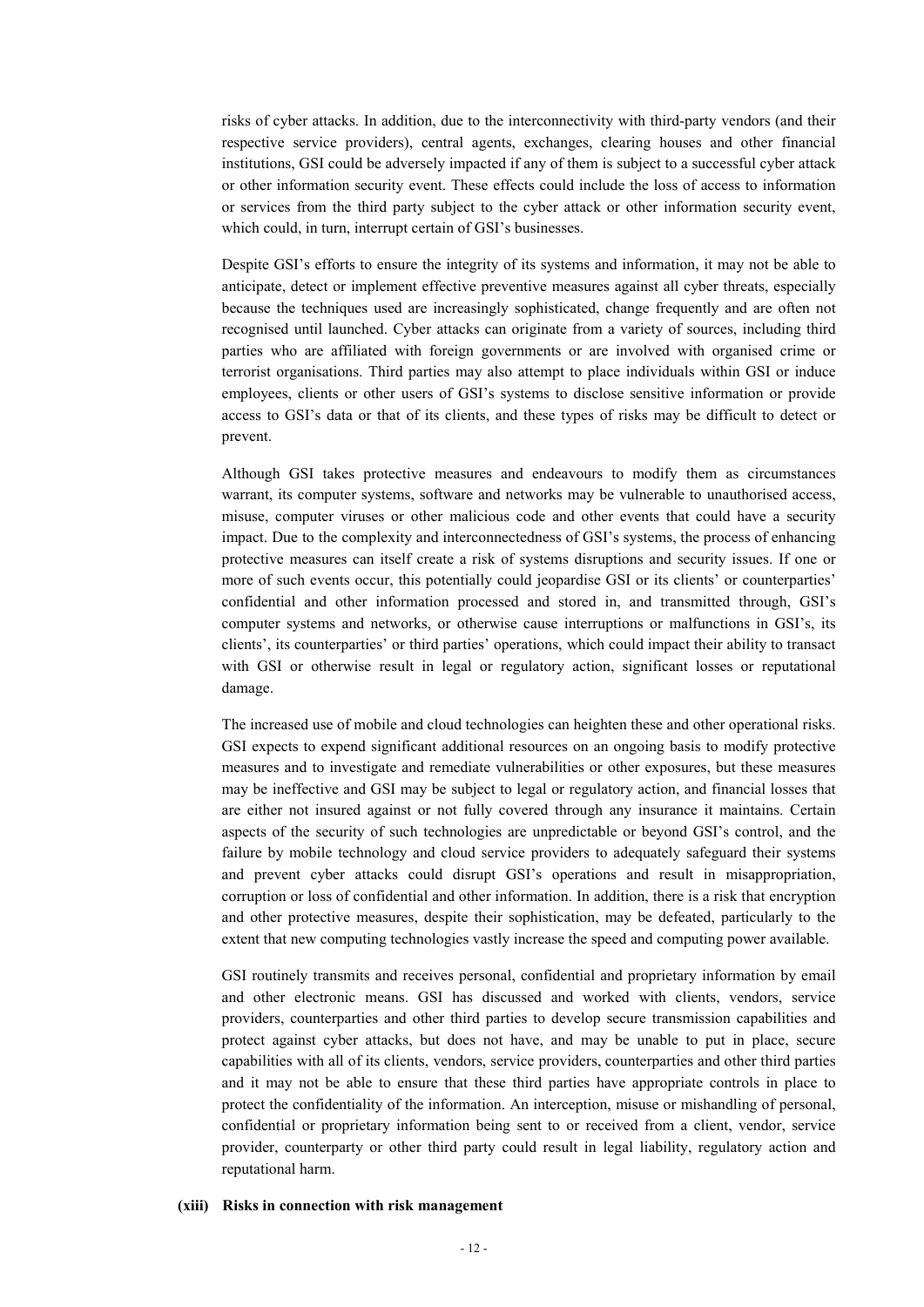GSI seeks to monitor and control its risk exposure through a risk and control framework encompassing a variety of separate, but complementary financial, credit, operational, compliance and legal reporting systems, internal controls, management review processes and other mechanisms. GSI's risk management process seeks to balance its ability to profit from marketmaking positions and underwriting activities with its exposure to potential losses. Whilst GSI employs a broad and diversified set of risk monitoring and risk mitigation techniques, those techniques and the judgements that accompany their application cannot anticipate every economic and financial outcome or the specifics and timing of such outcomes. Thus, GSI may, in the course of its activities, incur losses. Market conditions in recent years have involved unprecedented dislocations and highlight the limitations inherent in using historical data to manage risk.

The models that GSI uses to assess and control its risk exposures reflect assumptions about the degrees of correlation or lack thereof among prices of various asset classes or other market indicators. In times of market stress or other unforeseen circumstances, such as occurred during 2008 and early 2009, and to some extent since 2011, previously uncorrelated indicators may become correlated, or conversely previously correlated indicators may move in different directions. These types of market movements have at times limited the effectiveness of GSI's hedging strategies and have caused it to incur significant losses, and they may do so in the future. These changes in correlation can be exacerbated where other market participants are using risk or trading models with assumptions or algorithms that are similar to GSI's. In these and other cases, it may be difficult to reduce GSI's risk positions due to the activity of other market participants or widespread market dislocations, including circumstances where asset values are declining significantly or no market exists for certain assets.

In addition, the use of models in connection with risk management and numerous other critical activities presents risks that such models may be ineffective, either because of poor design or ineffective testing, improper or flawed inputs, as well as unpermitted access to such models resulting in unapproved or malicious changes to the model or its inputs.

To the extent that GSI has positions through its market-making or origination activities or it makes investments directly through its investing activities, including private equity, that do not have an established liquid trading market or are otherwise subject to restrictions on sale or hedging, GSI may not be able to reduce its positions and therefore reduce its risk associated with such positions. In addition, to the extent permitted by applicable law and regulation, GSI invests its own capital in private equity, credit, real estate and hedge funds that it manages and limitations on its ability to withdraw some or all of its investments in these funds, whether for legal, reputational or other reasons, may make it more difficult for GSI to control the risk exposures relating to these investments.

Prudent risk management, as well as regulatory restrictions, may cause GSI to limit its exposure to counterparties, geographic areas or markets, which may limit its business opportunities and increase the cost of funding or hedging activities.

#### **(xiv) Risks related to new business initiatives**

GSI faces enhanced risks as new business initiatives lead it to transact with a broader array of clients and counterparties and expose it to new asset classes and new markets. A number of GSI's recent and planned business initiatives and expansions of existing businesses may bring it into contact, directly or indirectly, with individuals and entities that are not within GSI's traditional client and counterparty base and expose it to new asset classes and new markets. For example, GSI continues to transact business and invest in new regions, including a wide range of emerging and growth markets.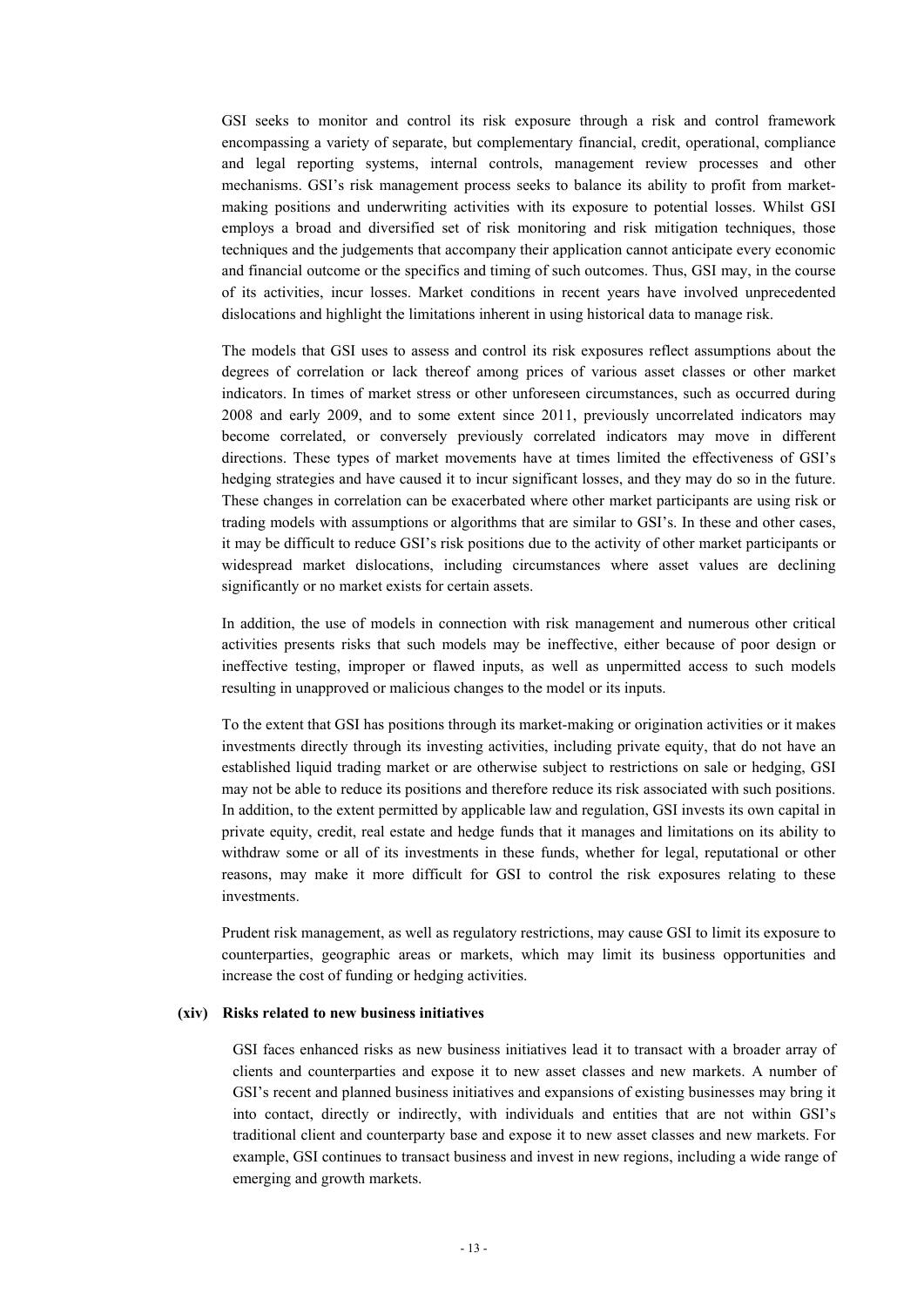New business initiatives expose GSI to new and enhanced risks, including risks associated with dealing with governmental entities, reputational concerns arising from dealing with less sophisticated clients, counterparties and investors, greater regulatory scrutiny of these activities, increased credit-related, market, sovereign and operational risks, risks arising from accidents or acts of terrorism, and reputational concerns with the manner in which these assets are being operated or held or in which GSI interacts with these counterparties.

#### **(xv) Risks in connection with operating in multiple jurisdictions**

In conducting GSI's businesses and maintaining and supporting its global operations, GSI is subject to risks of possible nationalisation, expropriation, price controls, capital controls, exchange controls and other restrictive governmental actions, as well as the outbreak of hostilities or acts of terrorism. For example, sanctions have been imposed by the U.S. and EU on certain individuals and companies in Russia. In many countries, the laws and regulations applicable to the securities and financial services industries and many of the transactions in which GSI is involved are uncertain and evolving, and it may be difficult to determine the exact requirements of local laws in every market. Any determination by local regulators that GSI has not acted in compliance with the application of local laws in a particular market or a failure to develop effective working relationships with local regulators could have a significant and negative effect not only on GSI's businesses in that market but also on its reputation generally. Further, in some jurisdictions a failure to comply with laws and regulations may subject GSI and its personnel not only to civil actions but also criminal actions. GSI is also subject to the enhanced risk that transactions it structures might not be legally enforceable in all cases.

The exit of the UK from the EU will likely change the arrangements by which UK firms are able to provide services into the EU which may materially adversely affect the manner in which GSI operates certain of its businesses in Europe and could require GSI to restructure certain of its operations. The outcome of the negotiations between the UK and the EU in connection with Brexit is highly uncertain. Such uncertainty may result in market volatility and may negatively impact the confidence of investors and clients. Additionally, depending on the outcome, Brexit could have a disproportionate effect on GSI's operations in the EU compared to some of GSI's competitors who have more extensive pre-existing operations in the EU outside of the UK.

While business and other practices throughout the world differ, GSI is subject in its operations worldwide to rules and regulations relating to corrupt and illegal payments, hiring practices and money laundering, as well as laws relating to doing business with certain individuals, groups and countries, such as the U.S. Foreign Corrupt Practices Act, the USA PATRIOT Act of 2001 and UK Bribery Act. While GSI has invested and continues to invest significant resources in training and in compliance monitoring, the geographical diversity of its operations, employees, clients and customers, as well as the vendors and other third parties that GSI deals with, greatly increases the risk that GSI may be found in violation of such rules or regulations and any such violation could subject it to significant penalties or adversely affect its reputation.

In addition, there have been a number of highly publicised cases around the world, involving actual or alleged fraud or other misconduct by employees in the financial services industry in recent years, and GSI runs the risk that employee misconduct could occur. This misconduct has included and may include in the future the theft of proprietary information, including proprietary software. It is not always possible to deter or prevent employee misconduct and the precautions taken to prevent and detect this activity have not been and may not be effective in all cases.

#### **(xvi) Risks related to conflicts of interest**

A failure to appropriately identify and address potential conflicts of interest could adversely affect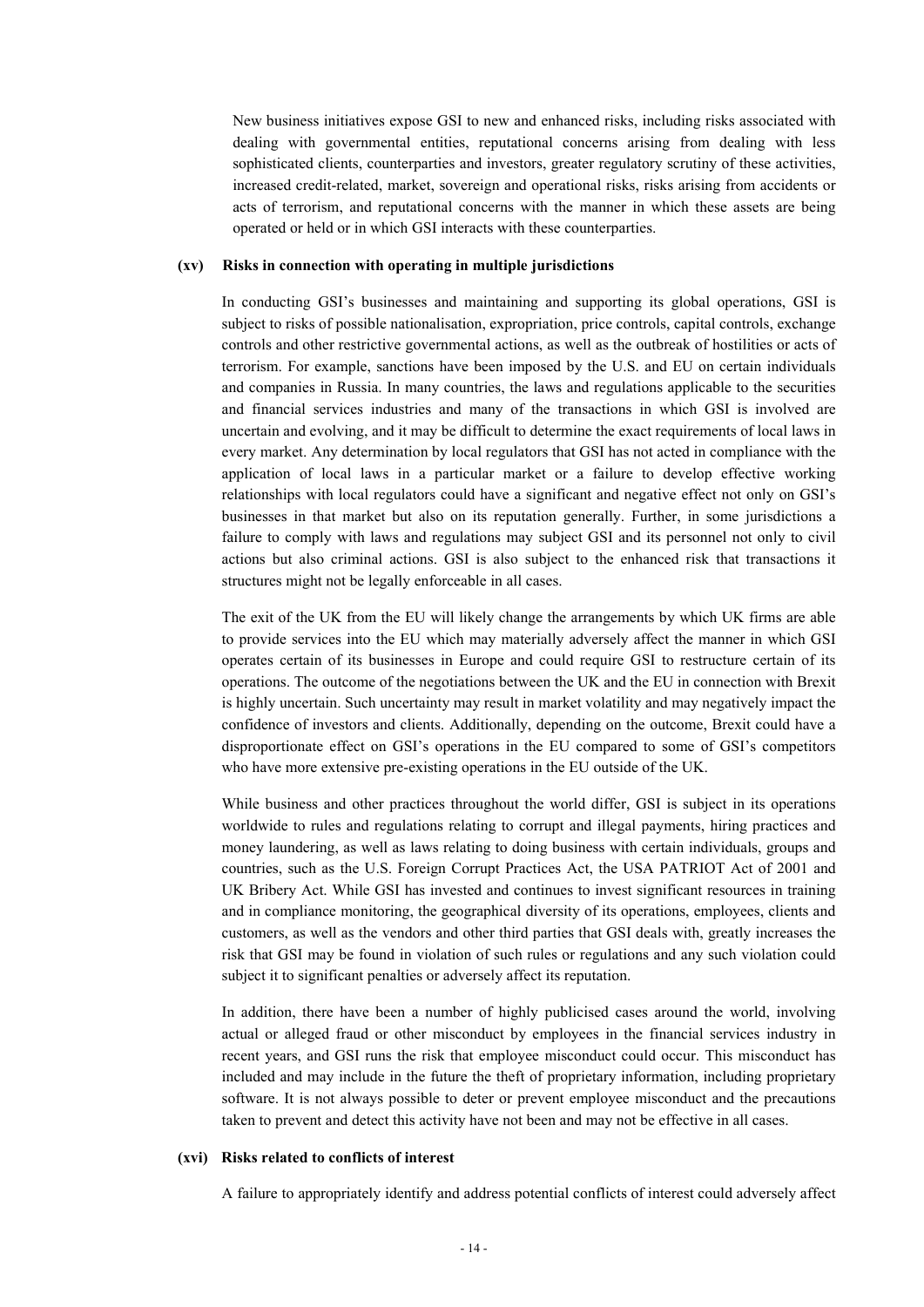GSI's businesses. Due to the broad scope of the Goldman Sachs Group's businesses and client base, GSI regularly addresses potential conflicts of interest, including situations where services to a particular client or the Goldman Sachs Group's own investments or other interests conflict, or are perceived to conflict, with the interests of another client, as well as situations where one or more of its businesses have access to material non-public information that may not be shared with other businesses within the Goldman Sachs Group and situations where it may be a creditor of an entity with which the Goldman Sachs Group also has an advisory or other relationship.

Extensive procedures and controls are in place that are designed to identify and address conflicts of interest, including those designed to prevent the improper sharing of information among businesses. However, appropriately identifying and dealing with conflicts of interest is complex and difficult, and GSI's reputation, which is one of its most important assets, could be damaged and the willingness of clients to enter into transactions with GSI may be affected if it fails, or appears to fail, to identify, disclose and deal appropriately with conflicts of interest. In addition, potential or perceived conflicts could give rise to litigation or regulatory enforcement actions.

#### (xvii) **Risks related to competition**

To the extent GSI expands into new business areas and new geographic regions, it will face competitors with more experience and more established relationships with clients, regulators and industry participants in the relevant market, which could adversely affect its ability to expand. Governments and regulators have recently adopted regulations, imposed taxes, adopted compensation restrictions or otherwise put forward various proposals that have or may impact GSI's ability to conduct certain of its businesses in a cost-effective manner or at all in certain or all jurisdictions, including proposals relating to restrictions on the type of activities in which financial institutions are permitted to engage. These or other similar rules, many of which do not apply to all GSI's competitors, could impact its ability to compete effectively.

Pricing and other competitive pressures in GSI's businesses have continued to increase, particularly in situations where some competitors may seek to increase market share by reducing prices. For example, in connection with investment banking and other assignments, GSI has experienced pressure to extend and price credit at levels that may not always fully compensate it for the risks taken.

The financial services industry is highly interrelated in that a significant volume of transactions occur among a limited number of members of that industry. Many transactions are syndicated to other financial institutions and financial institutions are often counterparties in transactions. This has led to claims by other market participants and regulators that such institutions have colluded in order to manipulate markets or market prices, including allegations that antitrust laws have been violated. While GSI has extensive procedures and controls that are designed to identify and prevent such activities, allegations of such activities, particularly by regulators, can have a negative reputational impact and can subject GSI to large fines and settlements, and potentially significant penalties, including treble damages.

### **(xviii) Risks related to changes in underliers**

Certain of GSI's businesses and its funding may be adversely affected by changes in the reference rates, currencies, indexes, baskets, exchange-traded funds ("**ETF**") or other financial metrics (the underlier) to which the products offered by GSI or funding raised by GSI are linked. All of GSI's floating rate funding pays interest by reference to a rate, such as the London Interbank Offered Rate ("**LIBOR**") or Federal Funds. In addition, many of the products that GSI owns or that it offers, such as structured notes, warrants, swaps or security-based swaps, pay interest or determine the principal amount to be paid at maturity or in the event of default by reference to similar rates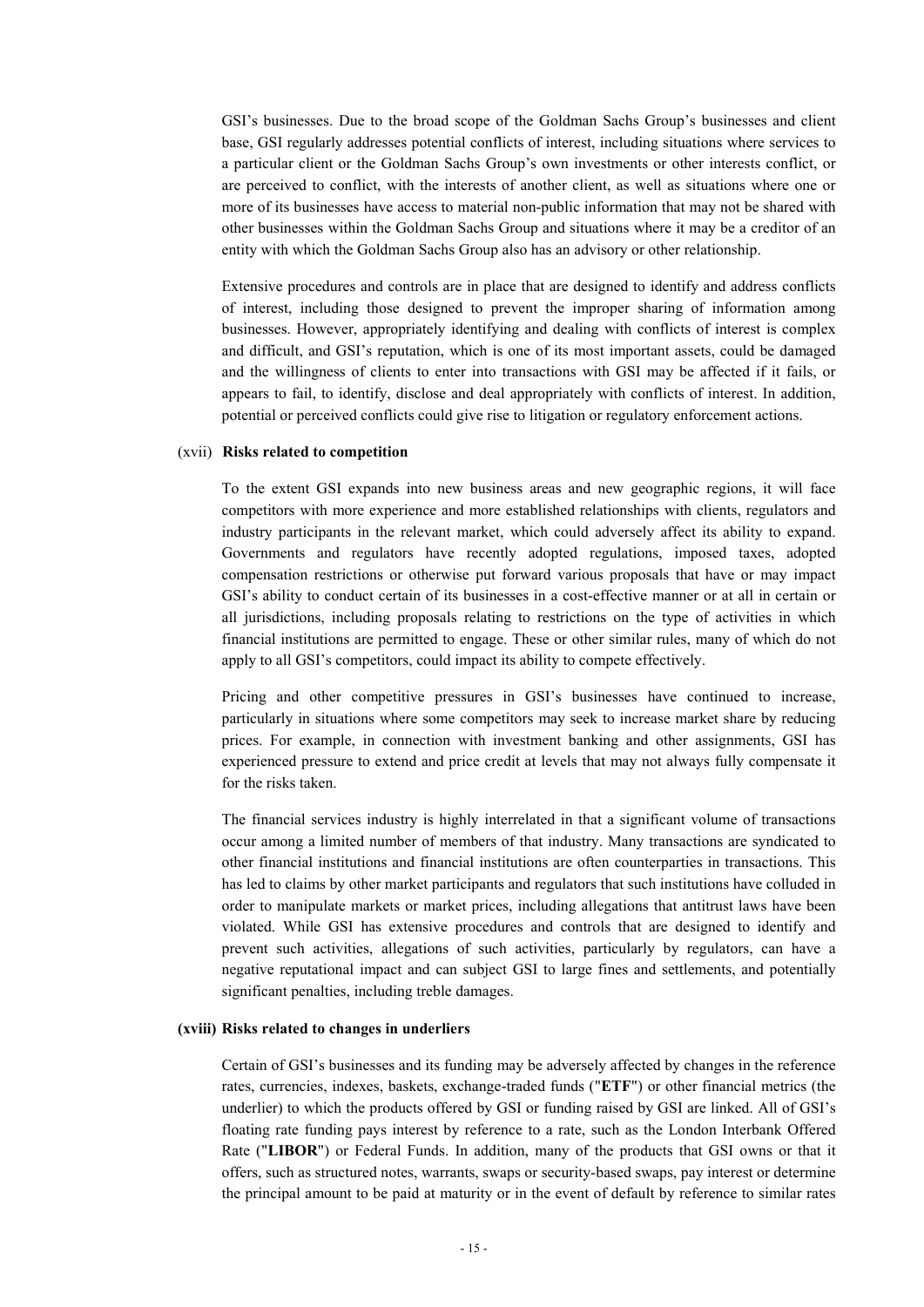or by reference to the underlier. In the event that the composition of the underlier is significantly changed, by reference to rules governing such underlier or otherwise, or the underlier ceases to exist (for example, in the event that LIBOR is discontinued, a country withdraws from the Euro or links its currency to or delinks its currency from another currency or benchmark, or an index or ETF sponsor materially alters the composition of an index or ETF), there may be uncertainty as to the calculation of the amounts to be paid to the lender, investor or counterparty, depending on the terms of the governing instrument.

Such changes in an underlier or underliers could result in GSI's hedges being ineffective or otherwise result in losses on a product or having to pay more or receive less on securities that GSI owns or has issued. In addition, such uncertainty could result in lengthy and costly litigation.

### **(xix) Risks related to personnel**

GSI's businesses may be adversely affected if it is unable to hire and retain qualified employees. GSI's performance is largely dependent on the talents and efforts of highly skilled people; therefore, GSI's continued ability to compete effectively in its businesses, to manage its businesses effectively and to expand into new businesses and geographic areas depends on its ability to attract new talented and diverse employees and to retain and motivate existing employees. Factors that affect GSI's ability to attract and retain such employees include compensation and benefits, and a reputation as a successful business with a culture of fairly hiring, training and promoting qualified employees. As a significant portion of the compensation that GSI pays to its employees is paid in the form of year-end discretionary compensation, a significant portion of which is in the form of deferred equity-related awards, declines in the Goldman Sachs Group's profitability, or in the outlook for its future profitability, as well as regulatory limitations on compensation levels and terms, can negatively impact GSI's ability to hire and retain highly qualified employees.

Competition from within the financial services industry and from businesses outside the financial services industry, including the technology industry, for qualified employees has often been intense. Recently, GSI has experienced increased competition in hiring and retaining employees to address the demands of new regulatory requirements and GSI's technology initiatives. This is also the case in emerging and growth markets, where GSI is often competing for qualified employees with entities that have a significantly greater presence or more extensive experience in the region.

Changes in law or regulation in jurisdictions in which GSI's operations are located that affect taxes on GSI's employees' income, or the amount or composition of compensation, may also adversely affect GSI's ability to hire and retain qualified employees in those jurisdictions.

GSI's compensation practices are subject to review by, and the standards of, the PRA and the FCA. As a large financial institution, GSI is subject to limitations on compensation practices (which may or may not affect competitors) by the PRA and the FCA and other regulators worldwide. These limitations, including any imposed by or as a result of future legislation or regulation, may require GSI to alter compensation practices in ways that could adversely affect its ability to attract and retain talented employees.

#### **(xx) Legal Liability**

Substantial legal liability or significant regulatory action against GSI could have material adverse financial effects or cause significant reputational harm, which in turn could seriously harm business prospects. GSI faces significant legal risks in its businesses, and the volume of claims and amount of damages and penalties claimed in litigation and regulatory proceedings against financial institutions remain high. GSI is, from time to time, subject to a number of other investigations and reviews by, and in some cases has received requests for documents and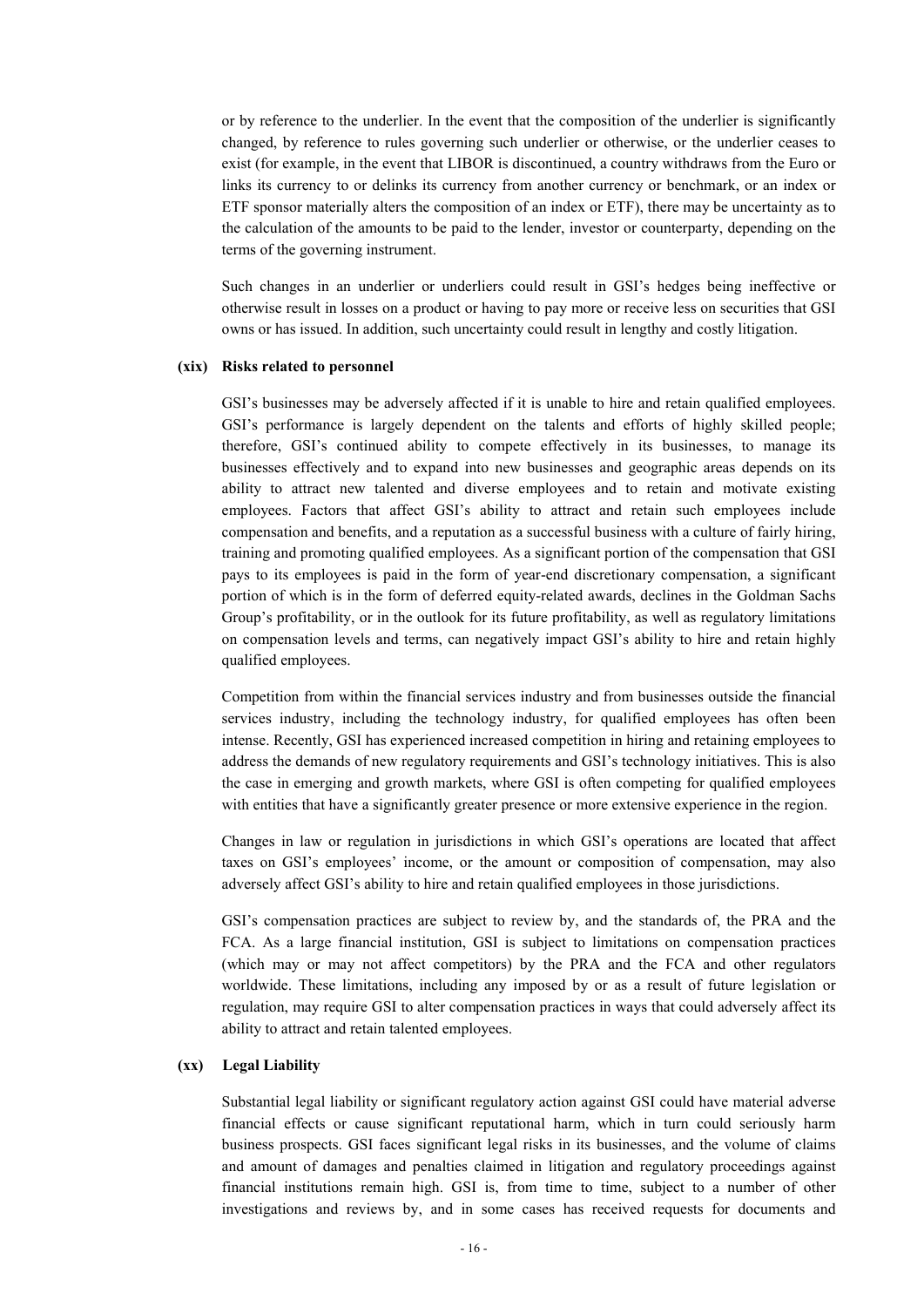information from, various governmental and regulatory bodies and self-regulatory organisations relating to various aspects of GSI's businesses and operations. From experience, legal claims by customers and clients increase in a market downturn and employment-related claims increase following periods of staff reduction. Additionally, governmental entities have been and are plaintiffs in certain of the legal proceedings in which GSI is involved, and it may face future actions or claims by the same or other governmental entities, as well as follow-on civil litigation that is often commenced after regulatory settlements.

Significant settlements by several large financial institutions with governmental entities have been publicly announced. The trend of large settlements with governmental entities may adversely affect the outcomes for other financial institutions in similar actions, especially where governmental officials have announced that the large settlements will be used as the basis or a template for other settlements. The uncertain regulatory enforcement environment makes it difficult to estimate probable losses, which can lead to substantial disparities between legal reserves and subsequent actual settlements or penalties.

GSI is subject to laws and regulations worldwide, including the U.S. Foreign Corrupt Practices Act and the UK Bribery Act, relating to corrupt and illegal payments to, and hiring practices with regard to, government officials and others. Violations of such laws and regulations could result in significant monetary penalties, severe restrictions on GSI's activities and damage to its reputation.

### **(xxi) Unforeseen or Catastrophic Events**

The occurrence of unforeseen or catastrophic events, including the emergence of a pandemic, or other widespread health emergency (or concerns over the possibility of such an emergency), terrorist attacks, extreme terrestrial or solar weather events or other natural disasters, could create economic and financial disruptions, and could lead to operational difficulties (including travel limitations) that could impair GSI's ability to manage its businesses and result in losses."

### 2. **Amendments to the section entitled "Documents Incorporated by Reference"**

The information in the section entitled "Documents Incorporated by Reference" of the Base Prospectus is amended and supplemented by amending the information in sub-section 1 entitled "Goldman Sachs International" (page 108 of the Original Base Prospectus) as follows:

(a) deleting the first paragraph on page 108 of the Original Base Prospectus and replacing it with the following:

### "1. **Goldman Sachs International**

GSI files documents and information with the Commission de Surveillance du Secteur Financier (the "**CSSF**"). The following documents, which GSI has filed with the CSSF, are hereby incorporated by reference into this Base Prospectus:

- (a) The Annual Report for the fiscal year ended 31 December 2017 of GSI ("**GSI's 2017 Annual Report**"), containing, in Part II, the Directors' Report and Audited Financial Statements of GSI for the period ended 31 December 2017 ("**GSI's 2017 Financial Statements**").
- (b) The report on the Regulatory Ratios of Goldman Sachs International for the fiscal quarter ended 31 December 2017 ("**GSI's Regulatory Ratios, 31 December 2017**".
- (c) The Current Report on Form 8-K dated 28 December 2017 of The Goldman Sachs Group, Inc. ("**GSG's 28 December 2017 Form 8-K**") as filed with the SEC on 28 December 2017.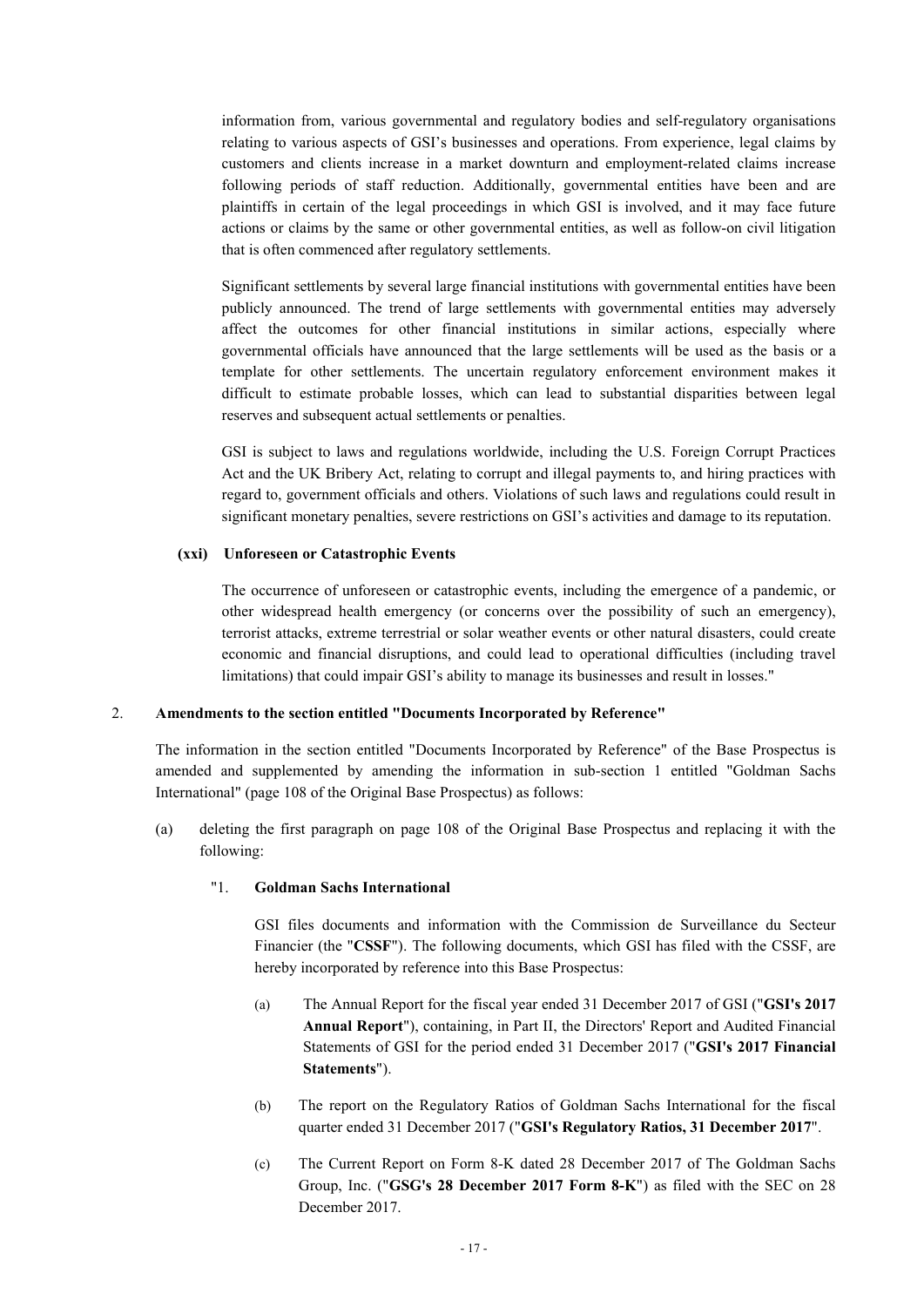- (d) The Unaudited Quarterly Financial Report of GSI for the period ended 30 September 2017 ("**GSI's 2017 Third Quarter Financial Report**"), containing, in Part II, the Unaudited Financial Statements of GSI for the period ended 30 September 2017 ("**GSI's 2017 Third Quarter Financial Statements**").
- (e) The Current Report on Form 8-K dated 12 September 2017 of The Goldman Sachs Group, Inc. ("**GSG's 12 September 2017 Form 8-K**"), including Exhibit 99.1 ("**Exhibit 99.1 to GSG's 12 September 2017 Form 8-K**") as filed with the SEC on 12 September 2017.
- (f) The Annual Report for the fiscal year ended 31 December 2016 of GSI ("**GSI's 2016 Annual Report**"), containing, in Part II, the Directors' Report and Audited Financial Statements of GSI for the period ended 31 December 2016 ("**GSI's 2016 Financial Statements**").
- (g) The Annual Report for the fiscal year ended 31 December 2015 of GSI ("**GSI's 2015 Annual Report**"), containing, in Part II, the Directors' Report and Audited Financial Statements of GSI for the period ended 31 December 2015 ("**GSI's 2015 Financial Statements**")."
- (b) deleting the first eight rows under the sub-heading "Cross Reference List" on page 108 of the Original Base Prospectus and replacing them with the following:

| <b>GSI</b> Information<br>in the Financial<br><b>Statements</b> | <b>GSI's 2017 Annual Report</b> | <b>GSI's 2016 Annual Report</b> |
|-----------------------------------------------------------------|---------------------------------|---------------------------------|
| Management<br>Report/Strategic<br>Report                        | pp. 2-38                        | pp. 2-48                        |
| Report of the<br>Directors                                      | pp. 39-40                       | pp. 49-50                       |
| <b>Balance Sheet</b>                                            | p. 47                           | p. 54                           |
| Profit and Loss<br>Account                                      | p. 46                           | p. 53                           |
| Statement of<br>Cash Flows                                      | p. 49                           | p. 56                           |
| Notes to the<br>Financial<br><b>Statements</b>                  | pp. 50-85                       | pp. 57-91                       |
| Independent<br>Auditors' Report                                 | pp. 41-45                       | pp. 51-52"                      |

### **"Cross-Reference List**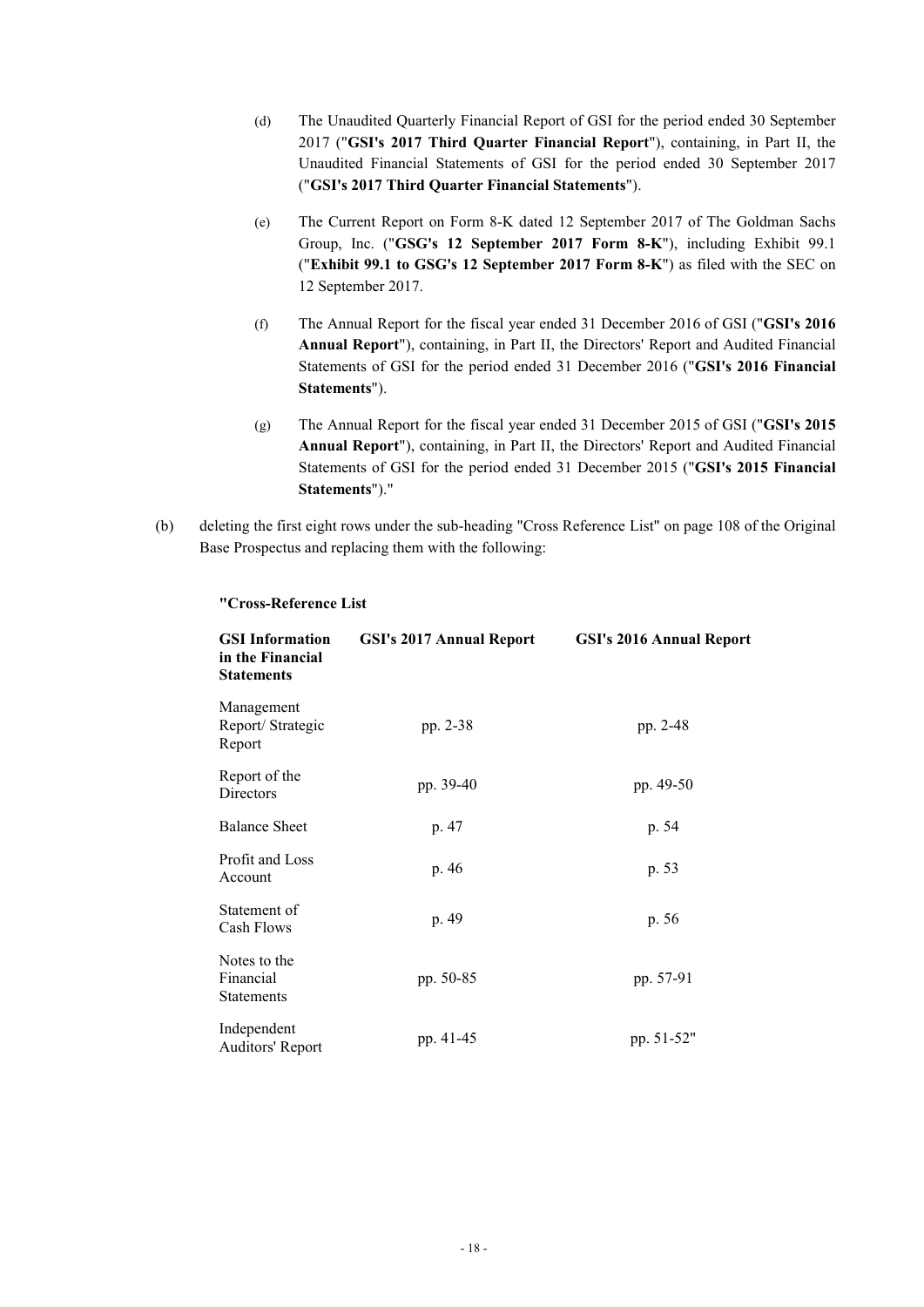### 3. **Amendments to the section entitled "Goldman Sachs International"**

The information in the section entitled "Goldman Sachs International" on pages 631 to 634 of the Original Base Prospectus is amended and supplemented by deleting the sub-section entitled "Selected Financial Information", on page 633 to 634 of the Base Prospectus and replacing it with the following:

### **"Selected Financial Information**

The selected financial information set out below has been extracted from (i) GSI's 2017 Financial Statements and (ii) GSI's 2016 Financial Statements, which have been audited by PricewaterhouseCoopers LLP and on which PricewaterhouseCoopers LLP issued an unqualified audit report.

GSI's 2017 Financial Statements and GSI's 2016 Financial Statements have been prepared in accordance with FRS 101. The financial information presented below should be read in conjunction with the financial statements included in such documents, the notes thereto and report thereon.

The following table shows selected key historical financial information in relation to GSI:

|                                                     | As at and for the year ended |                  |  |
|-----------------------------------------------------|------------------------------|------------------|--|
| <i>(in USD millions)</i>                            | 31 December 2017             | 31 December 2016 |  |
| <b>Operating Profit</b>                             | 2,389                        | 2,280            |  |
| Profit on ordinary<br>activities before<br>taxation | 2,091                        | 1,943            |  |
| Profit for the<br>financial period                  | 1,557                        | 1,456            |  |
|                                                     | As at                        |                  |  |
| (in USD millions)                                   | 31 December 2017             | 31 December 2016 |  |
| <b>Fixed Assets</b>                                 | 210                          | 140              |  |
| <b>Current Assets</b>                               | 939,683                      | 934,129          |  |
| Total                                               |                              |                  |  |
| Shareholder's                                       | 31,701                       | 27,533"          |  |
| funds                                               |                              |                  |  |

### 4. **Amendments to the section entitled "General Information"**

The information in the section entitled "General Information" on pages 722 to 724 of the Original Base Prospectus is amended and supplemented by:

(a) deleting the wording in sub-paragraph (a) under the heading "Goldman Sachs International" in subsection 2 ("Financial Statements") on page 722 of the Original Base Prospectus and replacing it with the following:

"The statutory financial statements of GSI for the periods ended 31 December 2017 and 31 December 2016 have been audited without qualification by PricewaterhouseCoopers LLP, Chartered Accountants and Statutory Auditors, of 7 More London Riverside, London, SE1 2RT in accordance with the laws of England. PricewaterhouseCoopers LLP is a registered member of the Institute of Chartered Accountants in England and Wales."

(b) deleting the no significant change and no material adverse change statements relating to GSI in subsection 3 ("No significant change and no material adverse change") on page 722 of the Original Base Prospectus and replacing it with the following:

"There has been no significant change in the financial or trading position of GSI since 31 December 2017. There has been no material adverse change in the prospects of GSI since 31 December 2017."; and

(c) deleting sub-section 5 ("Availability of Documents") on pages 722 to 723 of the Original Base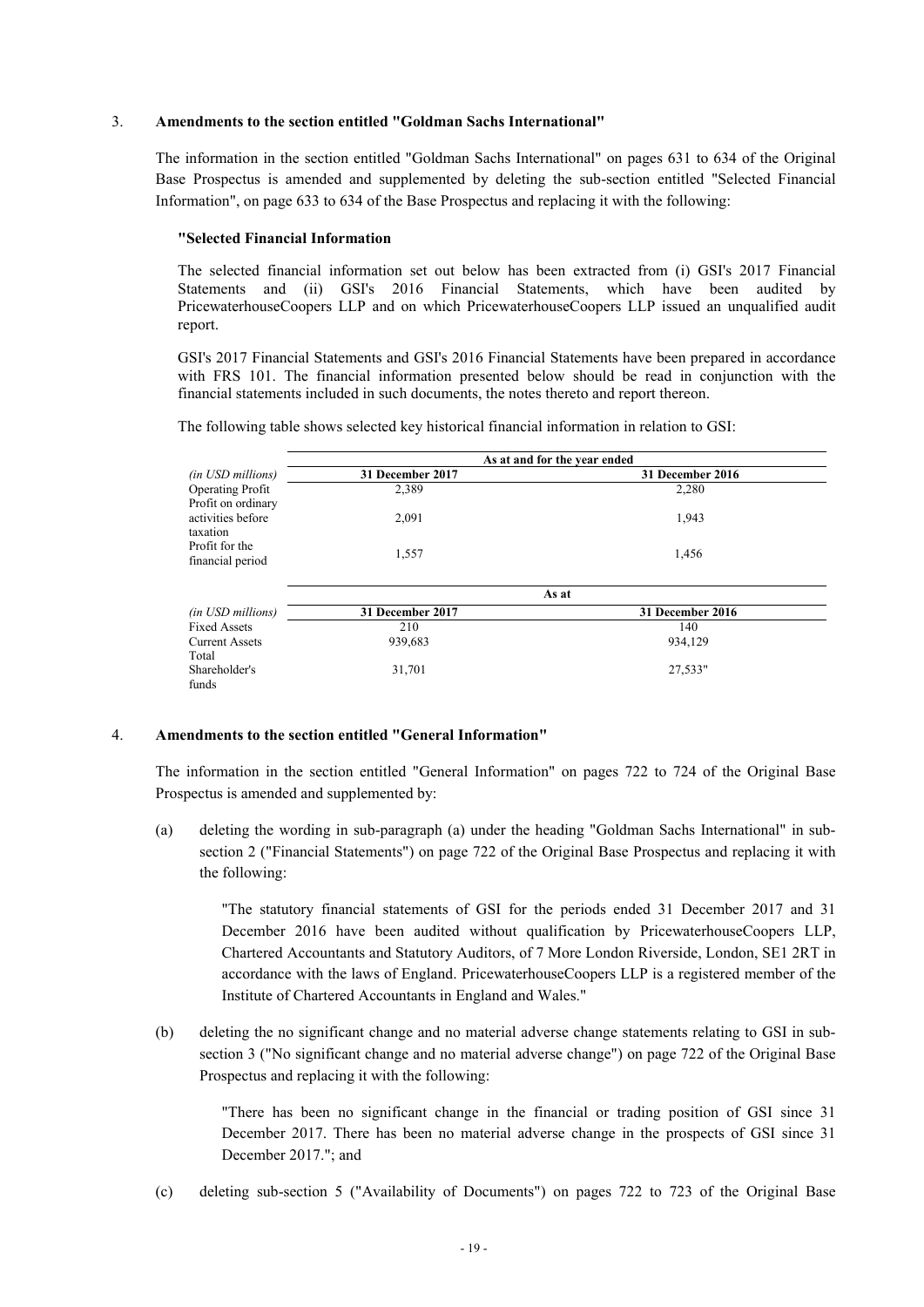Prospectus and replacing it with the following:

### "**5. Availability of Documents**

For so long as any Securities shall be outstanding or may be issued under the Programme, copies of the following documents may be obtained free of charge upon request during normal business hours from the specified office of the Issuers and the office of the Paying Agent in Luxembourg and each of the Paying Agents:

- (a) the constitutional documents of GSI;
- (b) the constitutional documents of GSW;
- (c) GSI's Regulatory Ratios, 31 December 2017;
- (d) GSI's 2017 Third Quarter Financial Report;
- (e) GSI's 2017 Annual Report;
- (f) GSI's 2016 Annual Report;
- (g) GSI's 2015 Annual Report;
- (h) GSW's 2017 Financial Statements;
- (i) GSW's 2017 Interim Financial Statements;
- (j) GSW's 2016 Financial Statements;
- (k) GSW's 2015 Financial Statements;
- (l) GSG's 28 December 2017 Form 8-K;
- (m) GSG's 12 September 2017 Form 8-K;
- (n) the Guarantees;
- (o) the Programme Agency Agreement;
- (p) the Deed of Covenant or Cayman Deed of Covenant, as applicable;
- (q) the Final Terms for each Tranche or Series of Securities that are listed on the Official List of the Luxembourg Stock Exchange or any other stock exchange;
- (r) a copy of the Base Prospectus;
- (s) a copy of any supplement to the Base Prospectus and Final Terms; and
- (t) all reports, letters and other documents, balance sheets, valuations and statements by any expert any part of which is extracted or referred to in this Base Prospectus."

### **Responsibility**

Each of GSI and GSW accepts responsibility for the information given in this Prospectus Supplement and confirms that, having taken all reasonable care to ensure that such is the case, the information contained in this Prospectus Supplement is, to the best of their knowledge, in accordance with the facts and does not omit anything likely to affect its import.